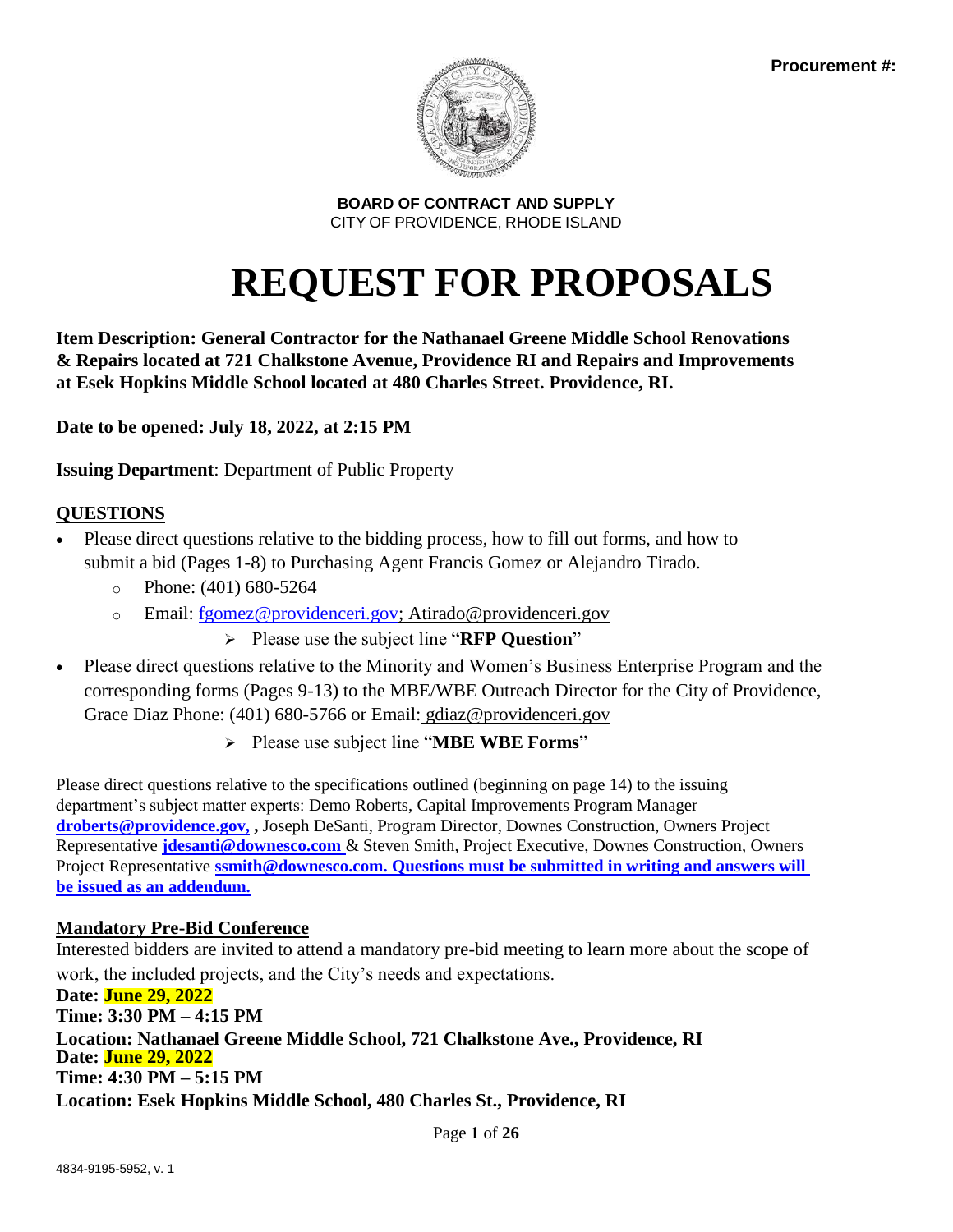

# **INSTRUCTIONS FOR SUBMISSION**

Bids may be submitted up to **2:15 P.M.** on the above meeting date at the **Department of the City Clerk, Room 311, City Hall, 25 Dorrance Street, Providence, RI 02903.** At 2:15 P.M. all bids will be publicly opened and read at the Board of Contract Meeting in the City Council Chambers, on the 3<sup>rd</sup> floor of City Hall.

- Bidders must submit **HARD COPY (1 original, 5 copies)** format of their bid in sealed envelopes or packages labeled with the captioned **Item Description** and the **City Department to which the RFP and bid are related and must include the company name and address on the envelope** (On page 1). A single PDF file on thumb drive shall also be submitted.
- If required by the Department, please keep the original bid bond and check in only one of the envelopes.
- Communications to the Board of Contract and Supply that are not competitive sealed bids (i.e. product information/samples) should have "**NOT A BID**" written on the envelope or wrapper.
- Only use form versions and templates included in this RFP. If you have an old version of a form, <u>do not recycle it</u> for use in this bid.
- The bid envelope and information relative to the bid must be addressed to:

**Board of Contract and Supply Department of the City Clerk – City Hall, Room 311 25 Dorrance Street Providence, RI 02903**

**\*\*PLEASE NOTE: This bid may include details regarding information that you will need to provide (such as proof of licenses) to the issuing department before the formalization of an award.** 

# *This information is NOT requested to be provided in your initial bid by design***.**

**All bids submitted to the City Clerk become public record. Failure to follow instructions could result in information considered private being posted to the city's Open Meetings Portal and made available as a public record. The City has made a conscious effort to avoid the posting of sensitive information on the City's Open Meetings Portal, by requesting that such sensitive information be submitted to the issuing department only at their request.**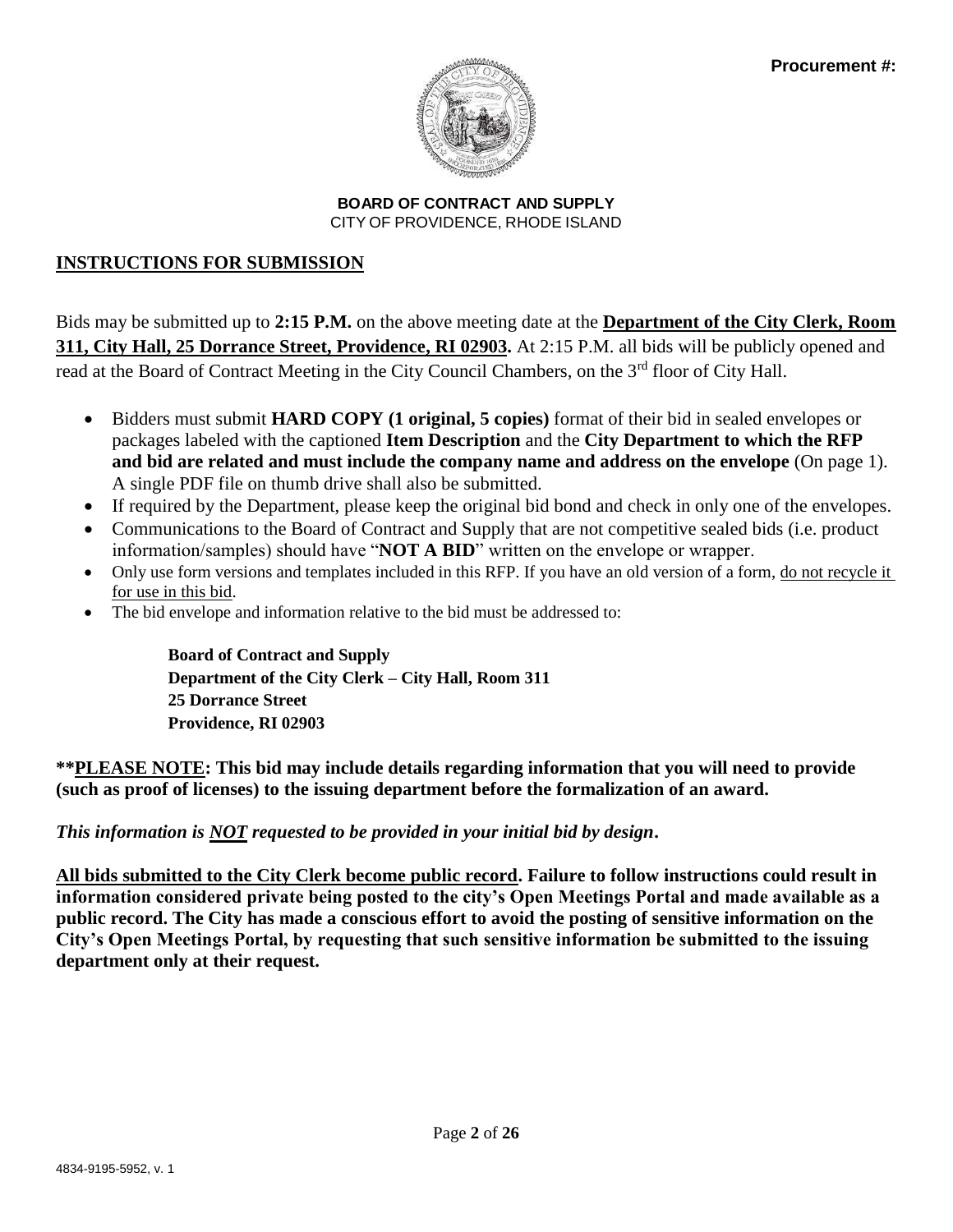

# **BID PACKAGE CHECKLIST**

Digital forms are available in the City of Providence Purchasing Department Office or online at **<http://www.providenceri.gov/purchasing/how-to-submit-a-bid/>**

The bid package **MUST** include the following, in this order:

- Bid Form 1: Bidder's Blank as the cover page/ 1<sup>st</sup> page (see page 6 of this document)
- Bid Form 2: Certification of Bidder as 2nd page (s*ee page 7 of this document*)
- Bid Form 3: Certificate Regarding Public Records (s*ee page 8 of this document)*
- Forms from the Minority and Women Business Enterprise Program: Based on Bidder Category. S*ee forms and instructions enclosed (pages 9-13) or on: [https://www.providenceri.gov/purchasing/minority](https://www.providenceri.gov/purchasing/minority-women-owned-business-mbewbe-procurement-program/)[women-owned-business-mbewbe-procurement-program/](https://www.providenceri.gov/purchasing/minority-women-owned-business-mbewbe-procurement-program/)*

**\*Please note: MBE/WBE forms must be completed for EVERY bid submitted and must be inclusive of ALL required signatures. Forms without all required signatures will be considered incomplete.**

- Bidder's Proposal/Packet: Formal response to the specifications outlined in this RFP, including pricing information and details related to the good(s) or service(s) being provided. Please be mindful of formatting responses as requested to ensure clarity.
- Financial Assurance, *if requested* (a*s indicated on page 5 of this document under "Bid Terms")*

**All of the above listed documents are REQUIRED.** (With the exception of financial assurances, which are only required if specified on page 5.)

*\*\*\*Failure to meet specified deadlines, follow specific submission instructions, or enclose all required documents with all applicable signatures will result in disqualification, or in an inability to appropriately evaluate bids***.**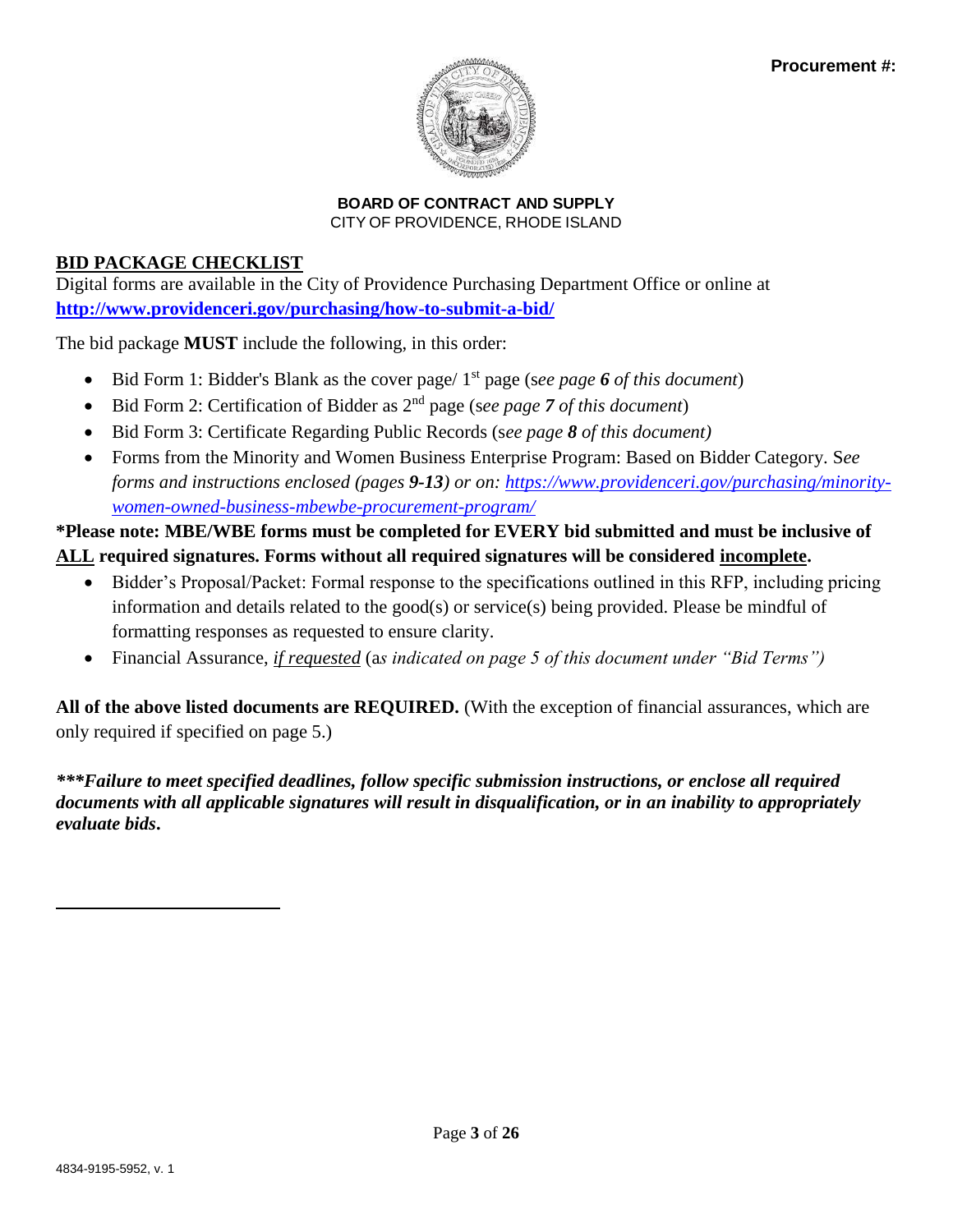

### **NOTICE TO VENDORS**

- 1. The Board of Contract and Supply will make the award to the responsible offeror whose proposal is determined, in writing, to be the most advantageous to the City taking into consideration price and the evaluation factors stated in the request for proposals l.
- 2. In determining the most advantageous proposer, cash discounts based on preferable payment terms will not be considered.
- 3. Where prices are the same, the Board of Contract and Supply reserves the right to award to one bidder, or to split the award.
- 4. No proposal will be accepted if the bid is made in collusion with any other bidder.
- 5. Bids may be submitted on an "equal in quality" basis. The City reserves the right to decide equality. Bidders must indicate brand or the make being offered and submit detailed specifications if other than brand requested.
- 6. A bidder who is an out-of-state corporation shall qualify or register to transact business in this State, in accordance with the Rhode Island Business Corporation Act, RIGL Sec. 7-1.2-1401, et seq.
- 7. The Board of Contract and Supply reserves the right to reject any and all bids.
- 8. Competing bids may be viewed in person at the Department of the City Clerk, City Hall, Providence, RI immediately upon the conclusion of the formal Board of Contract and Supply meeting during which the bids were unsealed/opened. Bids may also be accessed electronically on the internet via the City's [Open Meetings](http://providenceri.iqm2.com/Citizens/Default.aspx) [Portal.](http://providenceri.iqm2.com/Citizens/Default.aspx)
- 9. As the City of Providence is exempt from the payment of Federal Excise Taxes and Rhode Island Sales Tax, prices quoted are not to include these taxes.
- 10. In case of error in the extension of prices quoted, the unit price will govern.
- 11. The contractor will **NOT** be permitted to: a) assign or underlet the contract, or b) assign either legally or equitably any monies or any claim thereto without the previous written consent of the City Purchasing Director.
- 12. Delivery dates must be shown in the bid. If no delivery date is specified, it will be assumed that an immediate delivery from stock will be made.
- 13. A certificate of insurance will be required of a successful vendor.
- 14. For many contracts involving construction, alteration and/or repair work, State law provisions concerning payment of prevailing wage rates apply [\(RIGL Sec. 37-13-1 et](http://webserver.rilin.state.ri.us/Statutes/TITLE37/37-13/INDEX.HTM) se[q.\)](http://webserver.rilin.state.ri.us/Statutes/TITLE37/37-13/INDEX.HTM)
- 15. No goods should be delivered or work started without a Purchase Order.
- 16. Bidder must certify that it does not unlawfully discriminate on the basis of race, color, national origin, gender, gender identityor expression, sexual orientation and/or religion in its business and hiring practices and that all of its employees are lawfully employed under all applicable federal, state and local laws, rules and regulations. (See Bid Form 2.)
- 17. Payment Terms are Net 30 upon receipt and approval of invoice.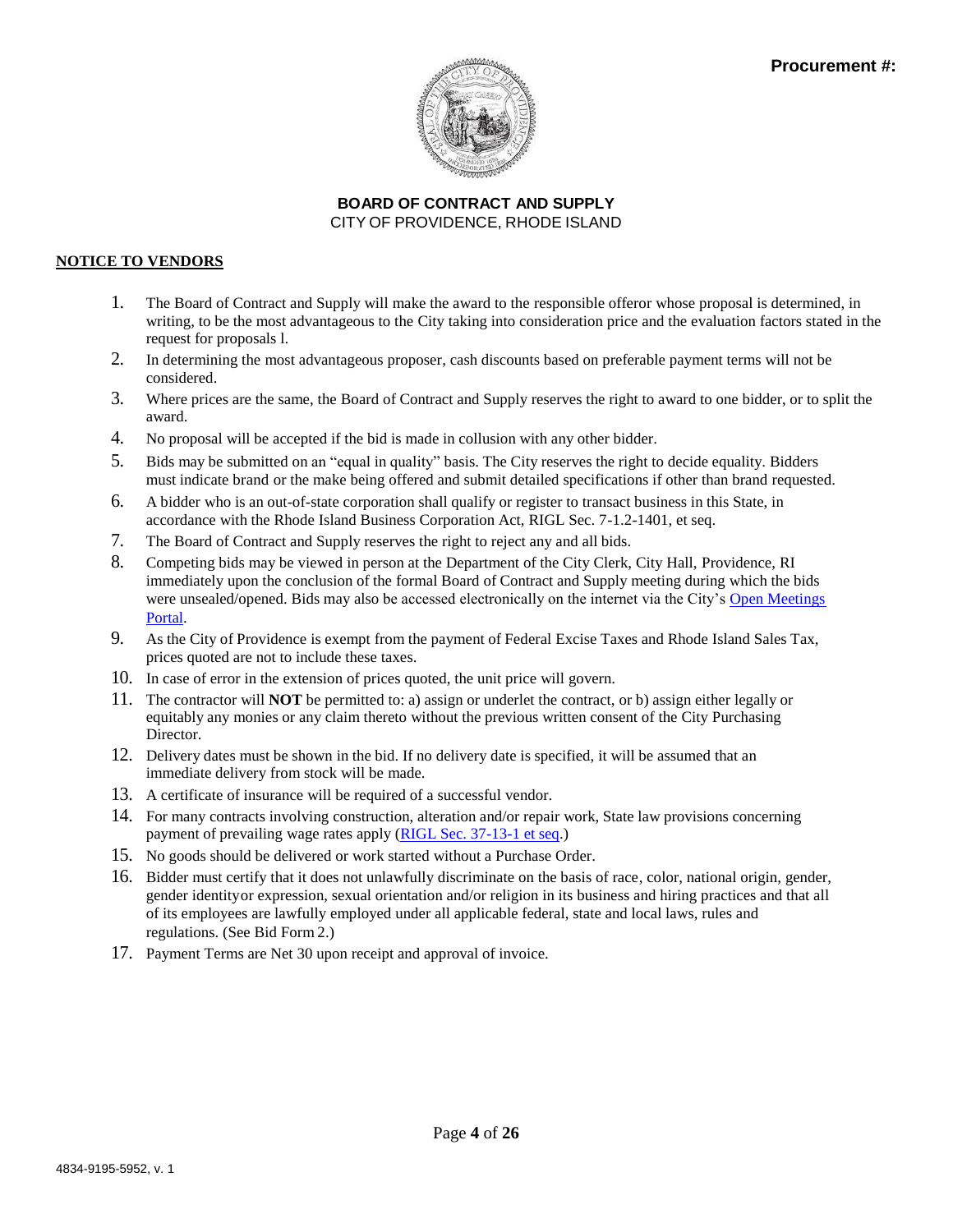

# **BID TERMS**

- 1. Financial assurances may be required in order to be a successful bidder for Commodity or Construction and Service contracts. If either of the first two checkboxes below is checked, the specified assurance **must accompany** a bid, or the bid will not be considered by the Board of Contract and Supply. The third checkbox indicates the lowest responsible bidder will be contacted and required to post a bond to be awarded the contract.
	- a)  $\Box$  A certified check for  $\$\_\_$  must be deposited with the City Clerk as a guarantee that the Contract will be signed and delivered by the bidder.
	- b)  $X \cap A$  bid bond in the amount of 5 per centum (%) of the proposed total price, must be deposited with the City Clerk as a guarantee that the contract will be signed and delivered by the bidder; and the amount of such bid bond shall be retained for the use of the City as liquidated damages in case of default.
	- c)  $X \times A$  performance and payment bond with a satisfactory surety company will be posted by the bidder in a sum equal to one hundred per centum (100%) of the awarded contract.
	- d)  $\Box$  No financial assurance is necessary for this item.
- 2. Awards will be made within **sixty (60) days of bid opening**. All bid prices will be considered firm, unless qualified otherwise. Requests for price increases will not be honored.
- 3. Failure to deliver within the time quoted or failure to meet specifications may result in default in accordance with the general specifications. It is agreed that deliveries and/or completion are subject to strikes, lockouts, accidents and Acts of God.

# **The following entry applies only for COMMODITY BID TERMS:**

# 4. Payment for partial delivery will not be allowed except when provided for in blanket or term contracts. **The following entries apply only for CONSTRUCTION AND SERVICE BID TERMS:**

- 5. Only one shipping charge will be applied in the event of partial deliveries for blanket or term contracts.
- 6. Prior to commencing performance under the contract, the successful bidder shall attest to compliance with the provisions of the Rhode Island Worker's Compensation Act, RIGL 28-29-1, et seq. If exempt from compliance, the successful bidder shall submit a sworn Affidavit by a corporate officer to that effect, which shall accompany the signed contract.
- 7. Prior to commencing performance under the contract, the successful bidder shall, submit a certificate of insurance, in a form and in an amount satisfactory to the City.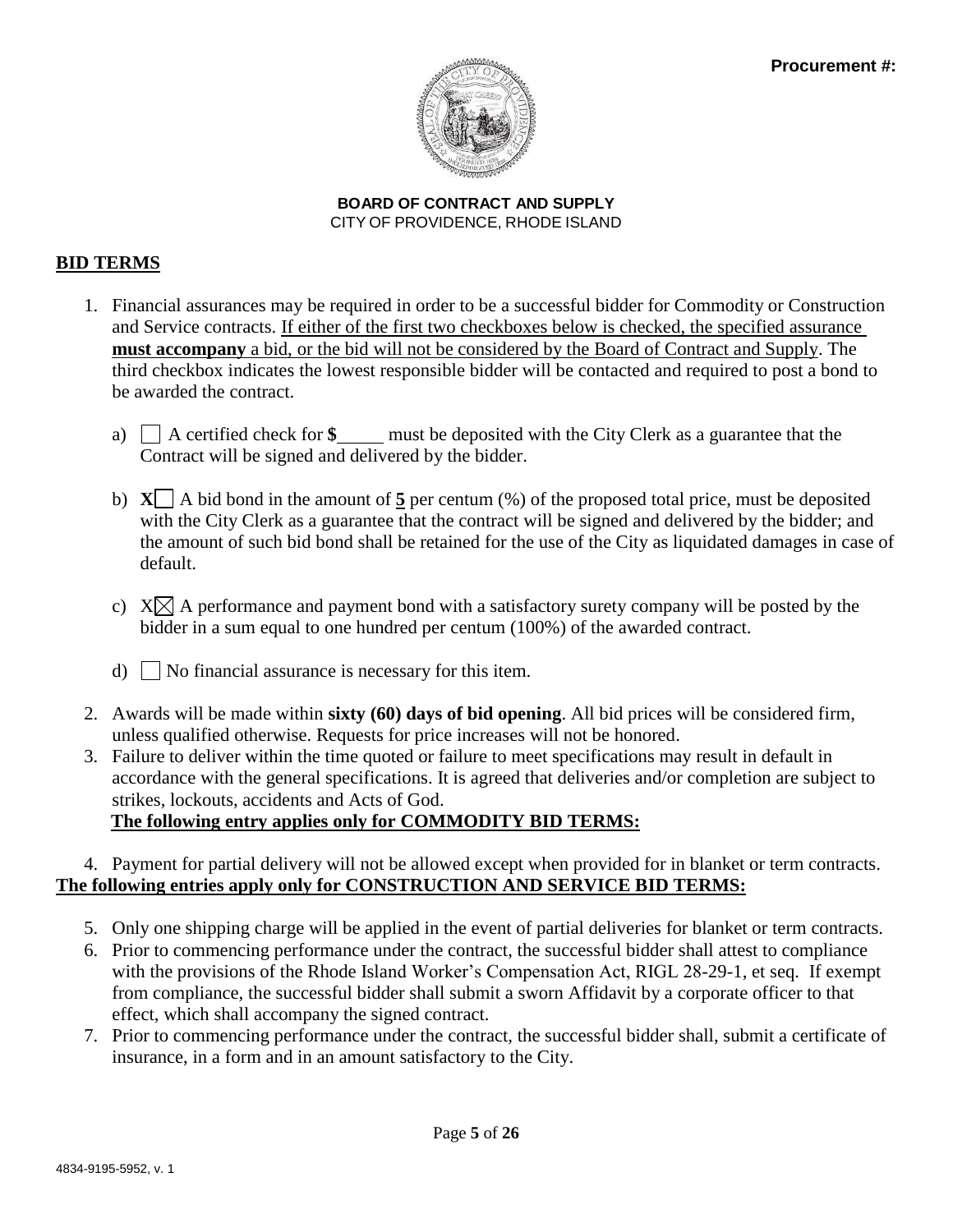

#### **BID FORM 1: Bidders Blank**

- 1. Bids must meet the attached specifications. Any exceptions or modifications must be noted and fully explained.
- 2. Bidder's responses must be in ink or typewritten, and all blanks on the bid form should be completed.
- 3. The price or prices proposed should be stated both in **WRITING** and in **FIGURES**, and any proposal not so stated may be rejected. **Contracts exceeding twelve months must specify annual costs for each year.**
- 4. Bids **SHOULD BE TOTALED** so that the final cost is clearly stated (unless submitting a unit price bid), however **each item should be priced individually**. Do not group items. Awards may be made, in part, on the basis of *total*  bid or by *individual items* (although all other criteria set forth in this request will also be considered).
- 5. All bids **MUST BE SIGNED IN INK.**

### **Name of Bidder (Firm or Individual):**

| Business Phone #:                                                                                                                                                                                                                    |
|--------------------------------------------------------------------------------------------------------------------------------------------------------------------------------------------------------------------------------------|
| Contact Email Address: No. 1996. The Contact Email Address:                                                                                                                                                                          |
| Agrees to bid on (Items(s) to be bid): $\qquad \qquad$                                                                                                                                                                               |
| If the bidder's company is based in a state <i>other than Rhode Island</i> , list name and contact information for a local agent for                                                                                                 |
|                                                                                                                                                                                                                                      |
| Please visit http://www.naics.com/search/ and identify the NAICS Code(s) for items being bid on. Enter the NAICS code(s)                                                                                                             |
| here or in parentheses next to each item listed immediately above: <u>the set of the set of the set of the set of the set of the set of the set of the set of the set of the set of the set of the set of the set of the set of </u> |
|                                                                                                                                                                                                                                      |
|                                                                                                                                                                                                                                      |
|                                                                                                                                                                                                                                      |
| * Submit a separate sheet identifying your "Unit Price Bid"                                                                                                                                                                          |
| CONTENTS OF FEE PROPOSAL (separate sealed envelope)                                                                                                                                                                                  |
| The control budget for construction is \$2,935,128.<br>Respondents shall state the following on letterhead:                                                                                                                          |
| 1. Lump Sum price for cost of work                                                                                                                                                                                                   |
| 2. List all included allowances that are included within the lump sum pricing                                                                                                                                                        |
| 3. Provide CSI breakdown of the bid<br>4. The GC's estimated duration of construction expressed in weeks                                                                                                                             |
| 5. Provide alternate price to provide a "Builder's Risk" policy for the project                                                                                                                                                      |
|                                                                                                                                                                                                                                      |

*Use additional pages, if necessary, for additional bidding details.*

Signature of Authorized Representative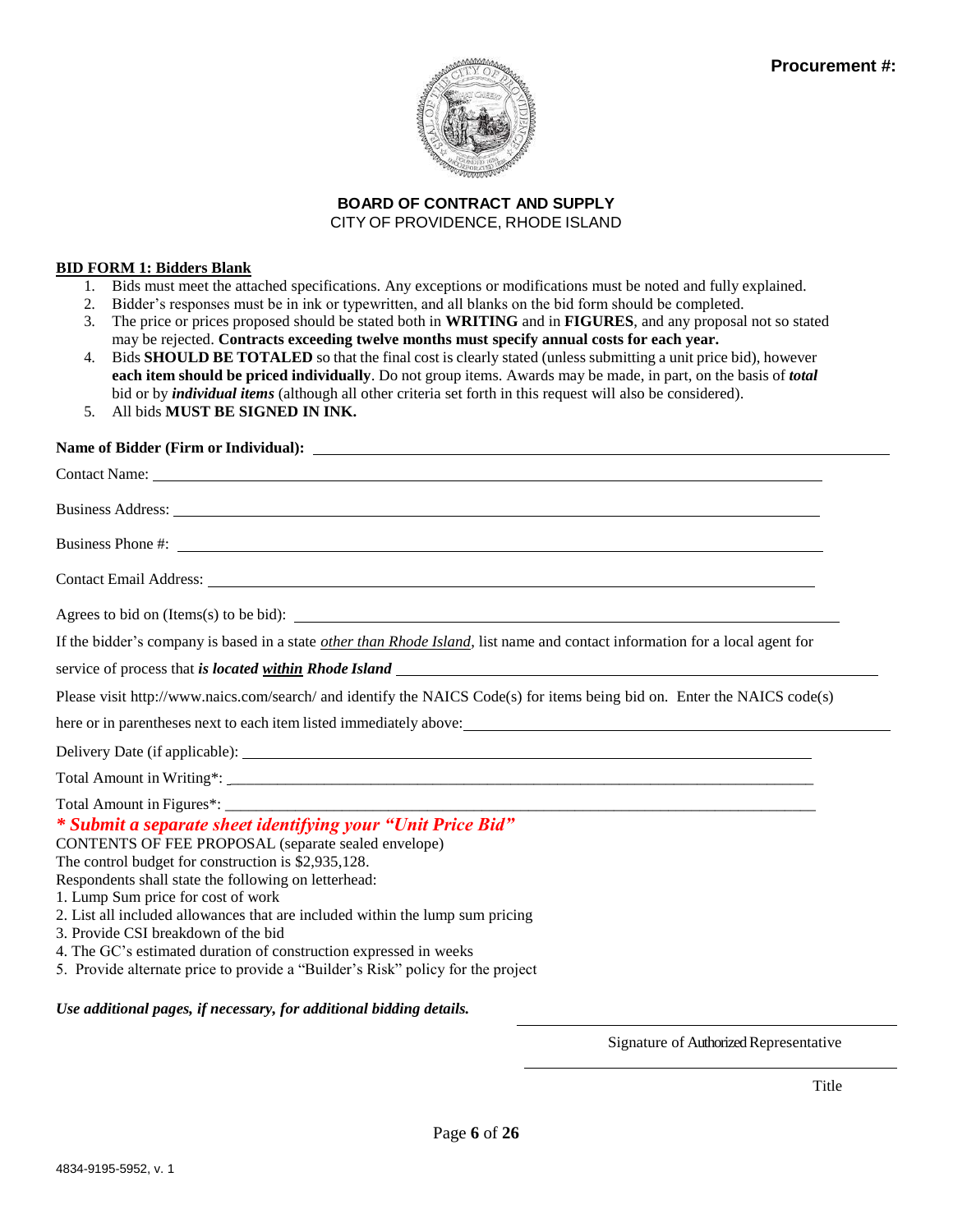

### **BID FORM 2: Certification of Bidder**

(Non-Discrimination/Hiring)

| Upon behalf of | (Firm or Individual Bidding),           |  |  |  |
|----------------|-----------------------------------------|--|--|--|
|                | (Name of Person Making Certification),  |  |  |  |
| being its      | (Title or "Self"), hereby certify that: |  |  |  |
|                |                                         |  |  |  |

- 1. Bidder does not unlawfully discriminate on the basis of race, color, national origin, gender, sexual orientation and/or religion in its business and hiring practices.
- 2. All of Bidder's employees have been hired in compliance with all applicable federal, state and local laws, rules and regulations.

I affirm by signing below that I am duly authorized on behalf of Bidder, on

this  $\qquad \qquad \text{day of} \qquad \qquad 20$ 

Signature of Representation

\_\_\_\_\_\_\_\_\_\_\_\_\_\_\_\_\_\_\_\_\_\_\_\_\_\_\_\_\_\_\_\_\_\_\_\_\_\_\_\_\_\_\_\_\_\_\_\_\_

\_\_\_\_\_\_\_\_\_\_\_\_\_\_\_\_\_\_\_\_\_\_\_\_\_\_\_\_\_\_\_\_\_\_\_\_\_\_\_\_\_\_\_\_\_\_\_\_

Printed Name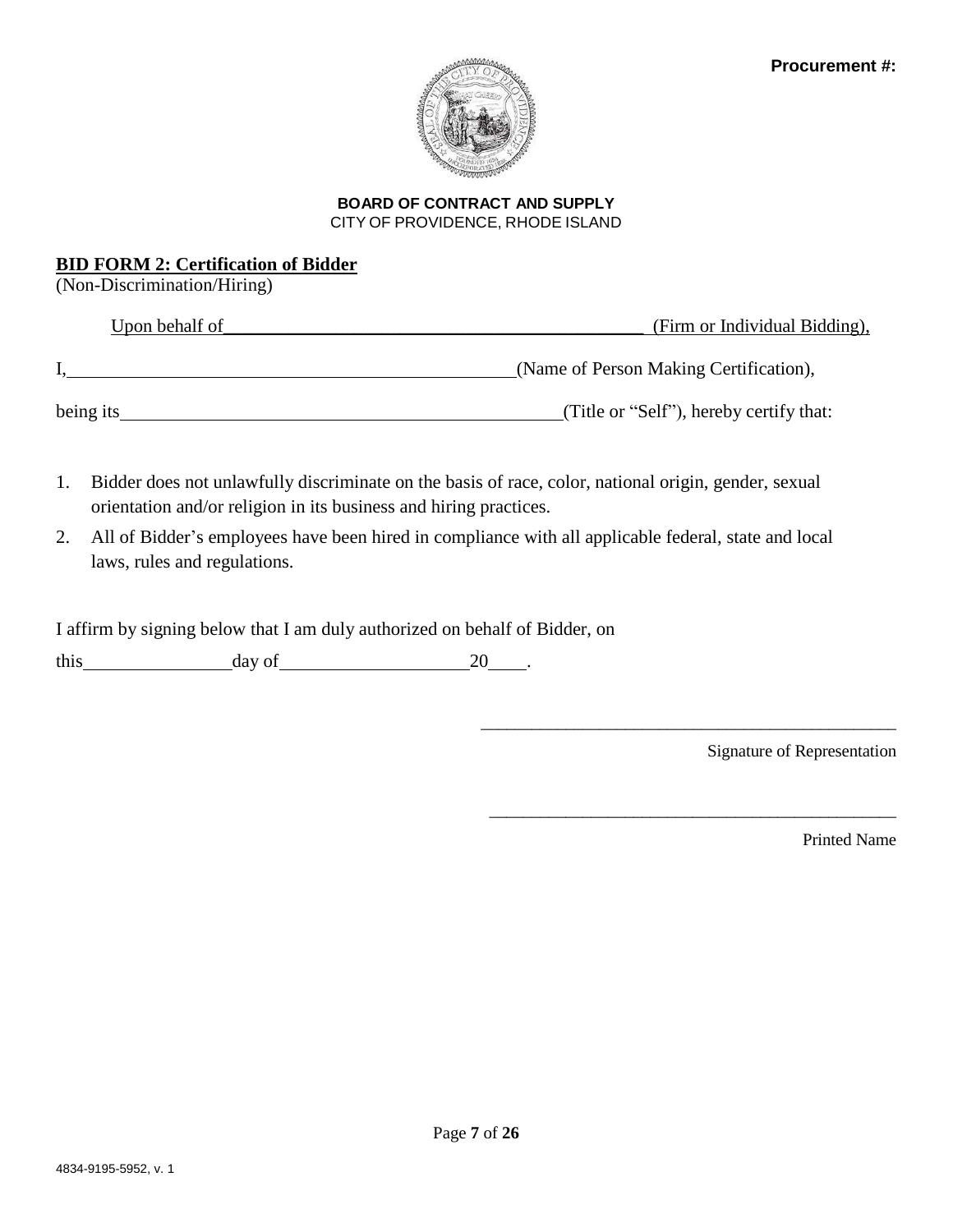

# **BOARD OF CONTRACT AND SUPPLY**

CITY OF PROVIDENCE, RHODE ISLAND

# **BID FORM 3: Certificate Regarding Public Records**

| Upon behalf of | (Firm or Individual Bidding),          |
|----------------|----------------------------------------|
|                | (Name of Person Making Certification), |
| being its      | (Title or "Self"), hereby certify an   |

understanding that:

- 1. All bids submitted in response to Requests for Proposals (RFP's) and Requests for Qualification (RFQ's), documents contained within, and the details outlined on those documents become public record upon receipt by the City Clerk's office and opening at the corresponding Board of Contract and Supply (BOCS) meeting.
- 2. The Purchasing Department and the issuing department for this RFP/RFQ have made a conscious effort to request that sensitive/personal information be submitted directly to the issuing department and only at request if verification of specific details is critical the evaluation of a vendor's bid.
- 3. The requested supplemental information may be crucial to evaluating bids. Failure to provide such details may result in disqualification, or an inability to appropriately evaluate bids.
- 4. If sensitive information that has not been requested is enclosed or if a bidder opts to enclose the defined supplemental information prior to the issuing department's request in the bidding packet submitted to the City Clerk, the City of Providence has no obligation to redact those details and bears no liability associated with the information becoming public record.
- 5. The City of Providence observes a public and transparent bidding process. Information required in the bidding packet may not be submitted directly to the issuing department at the discretion of the bidder in order to protect other information, such as pricing terms, from becoming public. Bidders who make such an attempt will be disqualified.

I affirm by signing below that I am duly authorized on behalf of Bidder, on

this day of 20 .

Signature of Representation

\_\_\_\_\_\_\_\_\_\_\_\_\_\_\_\_\_\_\_\_\_\_\_\_\_\_\_\_\_\_\_\_\_\_\_\_\_\_\_\_\_\_\_\_\_\_\_\_\_

\_\_\_\_\_\_\_\_\_\_\_\_\_\_\_\_\_\_\_\_\_\_\_\_\_\_\_\_\_\_\_\_\_\_\_\_\_\_\_\_\_\_\_\_\_\_\_\_

Printed Name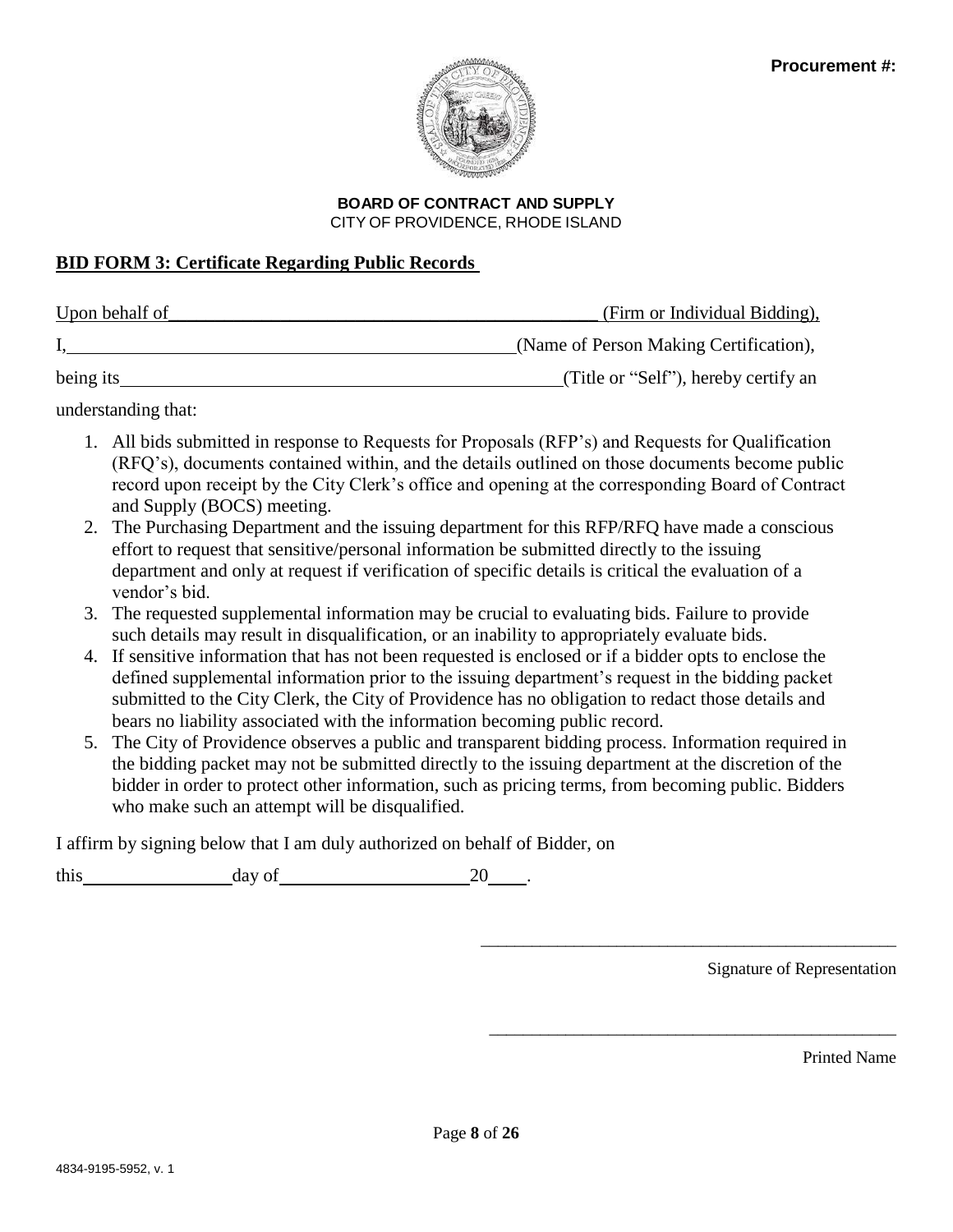

### **WBE/MBE Form Instructions**

The City of Providence actively seeks Minority and Women business enterprises to participate in bids to meet the City's procurement needs. Pursuant to the City of Providence Code of Ordinances, Chapter 21, Article II, Sec. 21-52 (Minority and Women's Business Enterprise) and Rhode Island General Laws (as amended), Chapter 31-14, et seq. (Minority Business Enterprise), Minority Business Enterprise (MBE) and Women's Business Enterprise (WBE) participation goals apply to contracts.

The goal for Minority Business Enterprise (MBE) participation is **10%** of the total bid value. The goal for Women's Business Enterprise (WBE) participation is **10%** of the total bid value. The goal for combined MBE/WBE participation is **20%** of the total bid value.

Only businesses certified with the State of Rhode Island as minority and/or women business enterprises are counted towards the City's goals. Eligible minority- or women-owned businesses are encouraged to seek certification from the State of Rhode Island Minority Business Enterprise Compliance Office at: <http://odeo.ri.gov/offices/mbeco/>

**Note**: MBE certification with the State of Rhode Island on the basis of Portuguese heritage is not currently recognized by the City of Providence's MBE program.

Bidders shall certify that the WBE/MBE requirement will be achieved at the time of procurement of the subcontractor/vendor trades.

### **Bid Requirements:**

*All Bidders:* All bidders must complete and submit the *MBE/WBE Participation Affidavit* indicating whether or not they are a state certified MBE/WBE and acknowledging the City's participation goals. Submission of this form is required with **every bid**. Your bid will not be accepted without an affidavit.

*Bidders who will be subcontracting:* Bidders who will be subcontracting must submit the *Subcontractor Disclosure Form* as part of their bid submission. All subcontractors, regardless of MBE/WBE status, must be listed on this form. Business NAICS codes can be found at [https://www.naics.com/search/.](https://www.naics.com/search/) Awarded bidders are required to submit *Subcontractor Utilization and Payment Reports*  with each invoice

### **Waiver Requests:**

If the percentage of the total amount of the bid being awarded to MBE or WBE vendors is less than 20% (Box F on the Subcontractor Disclosure Form) and the prime contractor is not a Rhode Island State-certified MBE or WBE, the Bidder must complete the *MBE/WBE Waiver Request Form* for review. Waivers will be considered on a case by case basis.

No waiver will be granted unless the waiver request includes documentation that demonstrates that the Bidder has made good faith efforts to achieve the City's stated participation goals. Waivers must be reviewed and signed by the City of Providence's MBE/WBE Outreach Director, Grace Diaz, or her designee. Department Directors cannot recommend a bidder for award if this form is applicable and absent. If the bid does not meet the participation goals of the City of Providence and a waiver is not filed with the signature of the MBE/WBE Outreach Director or her designee, the bid will not be accepted.

### **Verifying MBE/WBE Certification**

It is the responsibility of the bidder to confirm that every MBE/WBE named in a proposal and included in a contract is certified by the Rhode Island Minority Business Enterprise Compliance office. The current MBE/WBE directory is available at the State of RI MBE Office, One Capitol Hill, 2nd Floor, Providence, RI, or online at [http://odeo.ri.gov/offices/mbeco/mbe-wbe.php. Y](http://odeo.ri.gov/offices/mbeco/mbe-wbe.php)ou can also call (401) 574-8670 to verify certification, expiration dates, and services that the MBE/WBE is certified to provide. Note: MBE certification with the State of Rhode Island on the basis of Portuguese heritage is not currently recognized by the City of Providence's MBE program.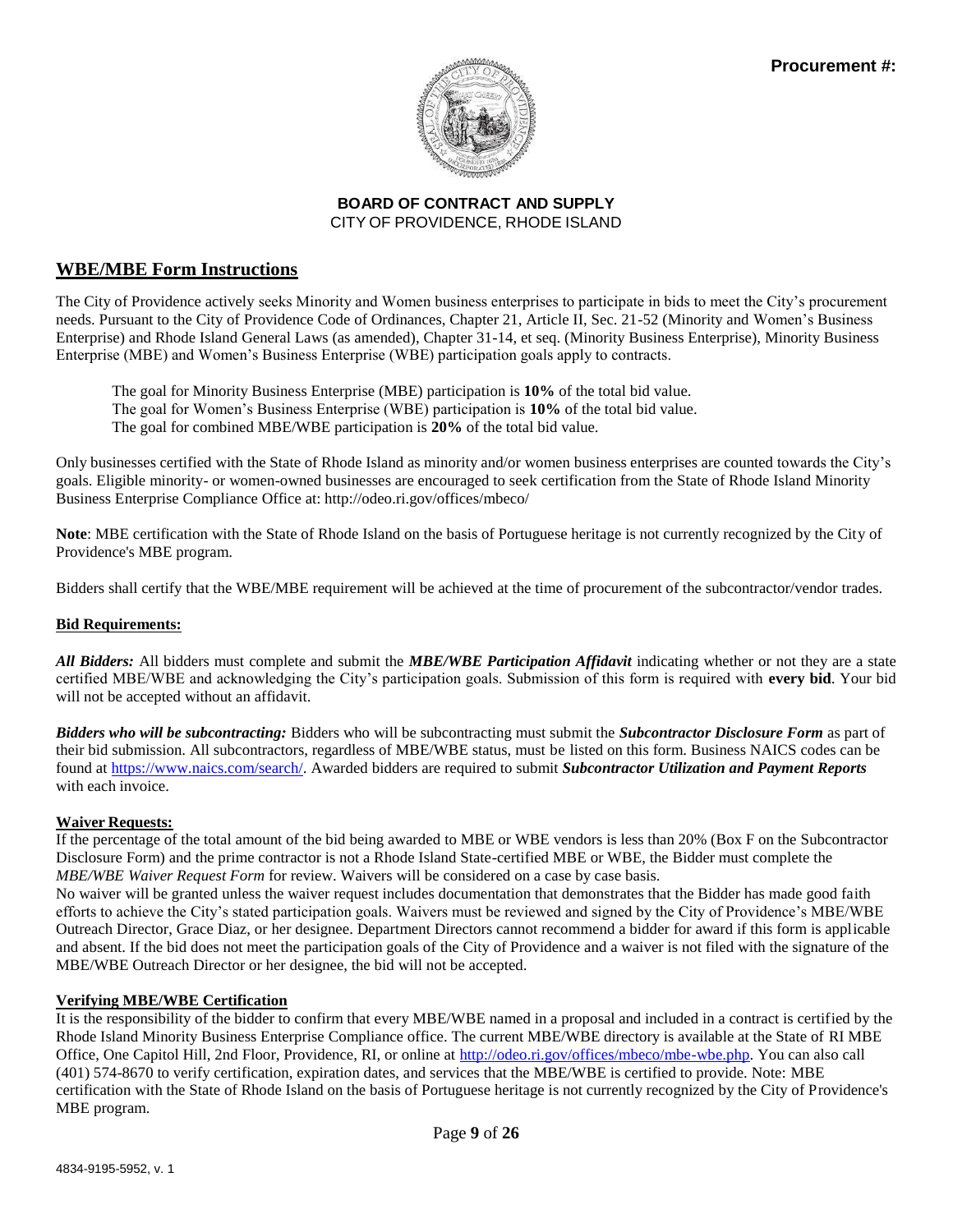

### **Form Instructions:**

Access all bid forms from<http://www.providenceri.gov/oeo/> or [http://www.providenceri.gov/purchasing/minority-women-](http://www.providenceri.gov/purchasing/minority-women-owned-business-mbewbe-procurement-program/) [owned](http://www.providenceri.gov/purchasing/minority-women-owned-business-mbewbe-procurement-program/) [business-mbewbe-procurement-program/.](http://www.providenceri.gov/purchasing/minority-women-owned-business-mbewbe-procurement-program/) **Download** the forms as blank PDFs. Once saved on your computer, fill them out using the Adobe program. The fillable PDFs must be completed in Adobe in order to be saved property. Google Chrome and similar platforms do not allow for the forms to be saved as filled PDFs. Therefore, please download the blank forms to your computer, then fill them out and save.

### **Assistance with Form Requirements**

Examples of completed forms can be found on the City of Providence website at<http://www.providenceri.gov/oeo/> or [http://www.providenceri.gov/purchasing/minority-women-owned-business-mbewbe-procurement-program/.](http://www.providenceri.gov/purchasing/minority-women-owned-business-mbewbe-procurement-program/)

### **Contract Requirements:**

Prime contractors engaging subcontractors must submit the *Subcontractor Utilization and Payment Report* to the City Department's Fiscal Agent with every invoice and with request for final payment. This form is not submitted as a part of the initial bid package.

For contracts with duration of less than 3 months, this form must be submitted along with the contractor's request for final payment. The form must include all subcontractors utilized on the contract, both MBE/WBE and non- MBE/WBE, and the total amount paid to each subcontractor for the given period and to date. During the term of the contract, any unjustified failure to comply with the MBE/WBE participation requirements is a material breach of contract.

### **Questions?**

For more information or for assistance with MBE/WBE Forms, contact the City of Providence MBE/WBE Outreach Director, Grace Diaz, a[t mbe-wbe@providenceri.com](mailto:mbe-wbe@providenceri.com)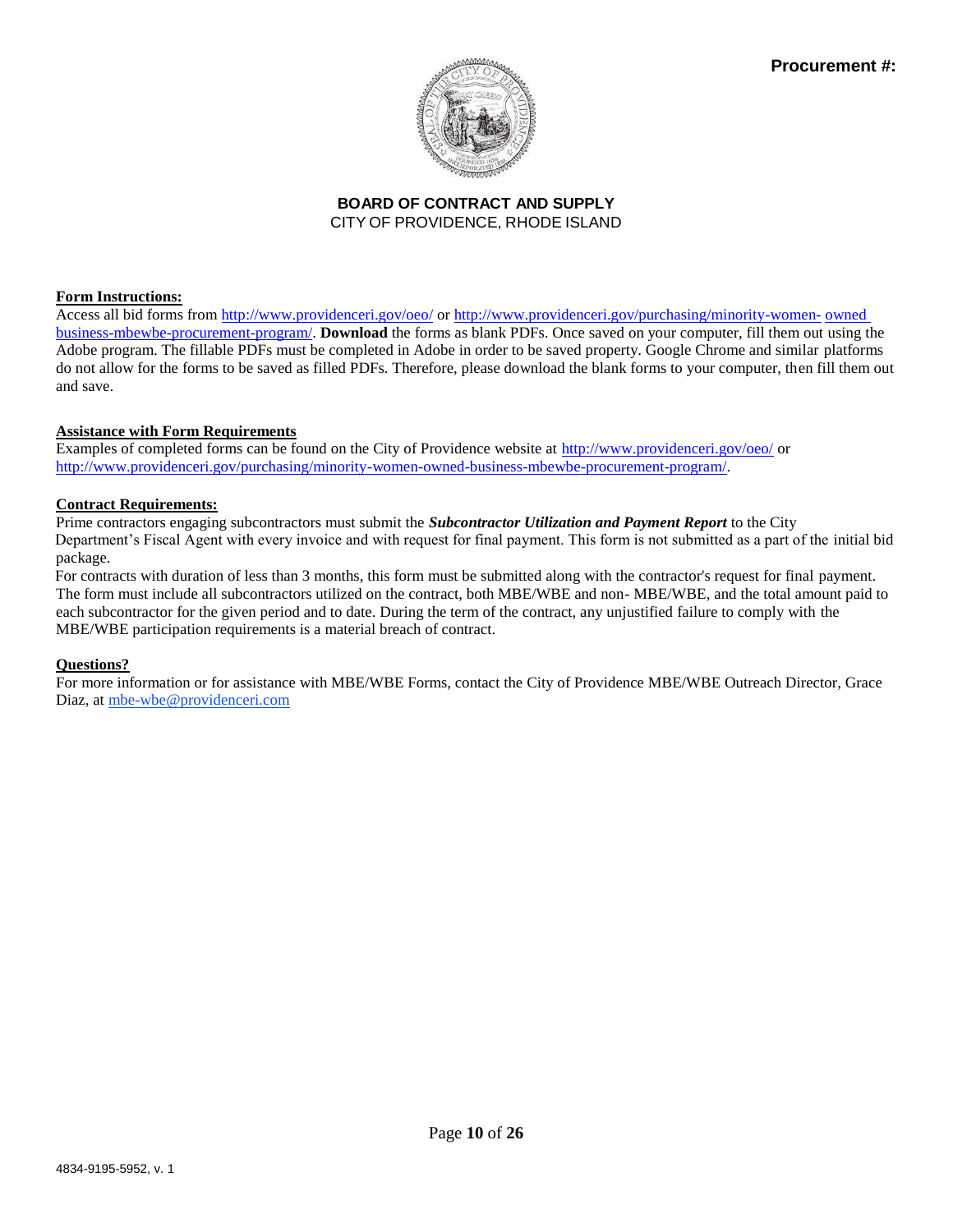

\_\_\_\_\_\_\_\_\_\_\_\_\_\_\_\_\_\_\_\_\_\_\_\_\_\_\_\_\_\_\_\_\_\_\_\_\_\_\_\_\_\_\_\_\_\_\_\_\_\_\_\_\_\_\_\_\_\_\_\_\_\_\_\_\_\_\_\_\_\_\_\_\_\_\_\_\_\_\_\_\_\_\_\_\_\_\_\_\_\_\_\_\_\_\_\_\_\_\_\_\_\_\_\_\_\_\_\_ \_\_\_\_\_\_\_\_\_\_\_\_\_\_\_\_\_\_\_\_\_\_\_\_\_\_\_\_\_\_\_\_\_\_\_\_\_\_\_\_\_\_\_\_\_\_\_\_\_\_\_\_\_\_\_\_\_\_\_\_\_\_\_\_\_\_\_\_\_\_\_\_\_\_\_\_\_\_\_\_\_\_\_\_\_\_\_\_\_\_\_\_\_\_\_\_\_\_\_\_\_\_\_\_\_\_\_\_

### **MBE/WBE PARTICIPATION AFFIDAVIT**

Item Discussion (as seen on RFP):

| Prime Bidder:                        |  |
|--------------------------------------|--|
| Prime Bidder (Company) Phone Number: |  |
| Prime Bidder (Company) Zip Code:     |  |

Which one of the following describes your business' status in terms of Minority and/or Woman-Owned Business Enterprise certification with the State of Rhode Island? \_\_\_\_\_MBE \_\_\_\_\_\_WBE \_\_\_\_\_\_\_Neither MBE nor WBE

#### **By initialing the following sections and signing the bottom of this document in my capacity as the contractor or an authorized representative of contractor, I make this Affidavit:**

It is the policy of the City of Providence that minority business enterprises (MBEs) and women business enterprises (WBEs) should have the maximum opportunity to participate in procurements and projects as prime contractors and vendors. Pursuant to Sec. 21-52 of the Providence Code of Ordinances and Chapter 31-14 *et seq*. of the Rhode Island General Laws (as amended), MBE and WBE participation goals apply to contracts. The goal for Minority Business Enterprise (MBE) participation is 10% of the total bid value. The goal for Women's Business Enterprise (WBE) participation is 10% of the total bid value. The goal for combined MBE/WBE participation is 20% of the total bid value.

**I acknowledge the City of Providence's goals of supporting MBE/WBE certified businesses.**Initial

If awarded the contract, I understand that my company must submit to the Minority and Women's Business Coordinator at the City of Providence (MBE/WBE Office), copies of all executed agreements with the subcontractor(s) being utilized to achieve the participation goals and other requirements of the Providence Code of Ordinances and RI General Laws. **I understand that these documents must be submitted prior to the issuance of a notice to proceed**. Initial

I understand that, if awarded the contract, my firm must submit to the MBE/WBE Office canceled checks and **reports required by the MBE/WBE Office on a quarterly basis verifying payments to the subcontractors(s) utilized on the contract.** Initial

If I am awarded this contract and find that I am unable to utilize the subcontractor(s) identified in my submission materials I understand that I must substitute another certified MBE and WBE firm(s) to meet the participation goals. **I understand that I may not make a substitution until I have obtained the written approval of the MBE/WBE Office**. Initial

**If awarded this contract, I understand that authorized representatives of the City of Providence may examine the books, records and files of my firm from time to time, to the extent that such material is relevant to a determination of whether my firm is complying with the City's MBE/WBE participation requirements.** Initial

**I do solemnly declare and affirm under the penalty of perjury that the contents of the foregoing Affidavit are true and correct to the best of my knowledge, information and belief.**

Signature of Bidder Printed Name

Company Name Date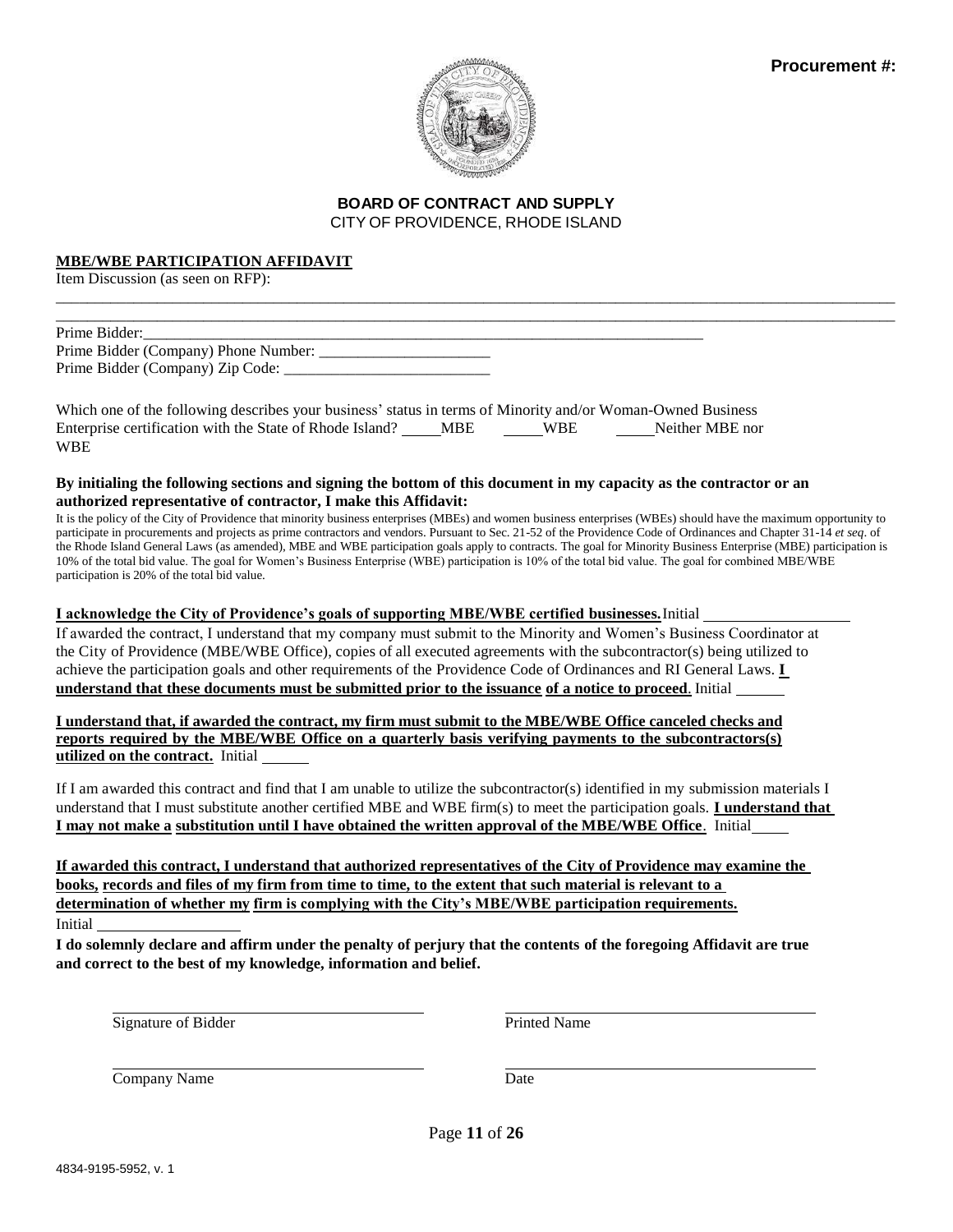

### **BOARD OF CONTRACT AND SUPPLY**

CITY OF PROVIDENCE, RHODE ISLAND

### **SUBCONTRACTOR DISCLOSURE FORM**

Fill out this form only if you WILL SUBCONTRACT with other parties. If you will not subcontract any portion of the **proposed bid, do not fill out this form.**

Prime Bidder: \_\_\_\_\_\_\_\_\_\_\_\_\_\_\_\_\_\_\_\_\_\_\_\_\_\_\_\_\_\_\_\_\_\_\_\_\_\_\_ Primary NAICS\_\_\_\_\_\_\_\_\_\_\_\_\_\_\_\_\_\_\_\_\_\_\_\_\_\_\_\_\_\_\_\_\_\_\_\_

Code:

Item Description (as seen on RFP):

**Please list all Subcontractors below.** Include the total dollar value that you propose to share with each subcontractor and the dollar amount to be subcontracted. Please check off MBE and WBE where applicable. The directory of all state-certified MBE/WBE firms is located at [www.mbe.ri.gov.](http://www.mbe.ri.gov/) Business NAICS codes can be found at <https://www.naics.com/search/>

\_\_\_\_\_\_\_\_\_\_\_\_\_\_\_\_\_\_\_\_\_\_\_\_\_\_\_\_\_\_\_\_\_\_\_\_\_\_\_\_\_\_\_\_\_\_\_\_\_\_\_\_\_\_\_\_\_\_\_\_\_\_\_\_\_\_\_\_\_\_\_\_\_\_\_\_\_\_\_\_\_\_\_\_\_\_\_\_\_\_\_\_\_\_\_\_\_\_\_\_

| <b>Proposed Subcontractor</b>                                                                                        | <b>MBE</b>                           | <b>WBE</b> | <b>Primary</b><br><b>NAICS</b><br>Code | Date of<br><b>Mobilization</b> | <b>\$ Value of Subcontract</b> |
|----------------------------------------------------------------------------------------------------------------------|--------------------------------------|------------|----------------------------------------|--------------------------------|--------------------------------|
|                                                                                                                      |                                      |            |                                        |                                | \$                             |
|                                                                                                                      |                                      |            |                                        |                                | \$                             |
|                                                                                                                      |                                      |            |                                        |                                | \$                             |
|                                                                                                                      |                                      |            |                                        |                                | \$                             |
|                                                                                                                      |                                      |            |                                        |                                | \$                             |
|                                                                                                                      |                                      |            |                                        |                                | \$                             |
| A. MBE SUBCONTRACTED AMOUNT:                                                                                         |                                      |            |                                        |                                | \$                             |
| <b>B. WBE SUBCONTRACTED AMOUNT:</b>                                                                                  |                                      |            |                                        | \$                             |                                |
|                                                                                                                      | C. NON MBE WBE SUBCONTRACTED AMOUNT: |            |                                        |                                | \$                             |
| <b>D. DOLLAR AMOUNT OF WORK DONE BY THE PRIME CONTRACTOR:</b>                                                        |                                      |            |                                        | \$                             |                                |
| E. TOTAL AMOUNT OF BID (SUM OF A, B, C, & D):                                                                        |                                      |            |                                        | \$                             |                                |
| F. PERCENTAGE OF BID SUBCONTRACTED TO MBEs AND WBEs.<br>(Divide the sum of A and B by E and multiply result by 100). |                                      |            |                                        |                                | $\frac{6}{6}$                  |

Please read and initial the following statement acknowledging you understand. If the percentage of the total amount of the bid being awarded to MBE or WBE vendors is less than 20% (Box F) and the prime contractor is NOT a Rhode Island State-certified MBE or WBE, **you must fill out the MBE/WBE WAIVER REQUEST FORM for consideration by City of Providence MBE/WBE Outreach Director**. Initial \_\_\_\_\_\_\_\_\_\_\_\_\_

\_\_\_\_\_\_\_\_\_\_\_\_\_\_\_\_\_\_\_\_\_\_\_\_\_\_\_\_\_\_\_\_\_\_\_\_\_\_\_\_ \_\_\_\_\_\_\_\_\_\_\_\_\_\_\_\_\_\_\_\_\_\_\_\_\_\_\_\_\_\_\_\_\_\_\_\_\_\_\_\_

Signature of Bidder Printed Name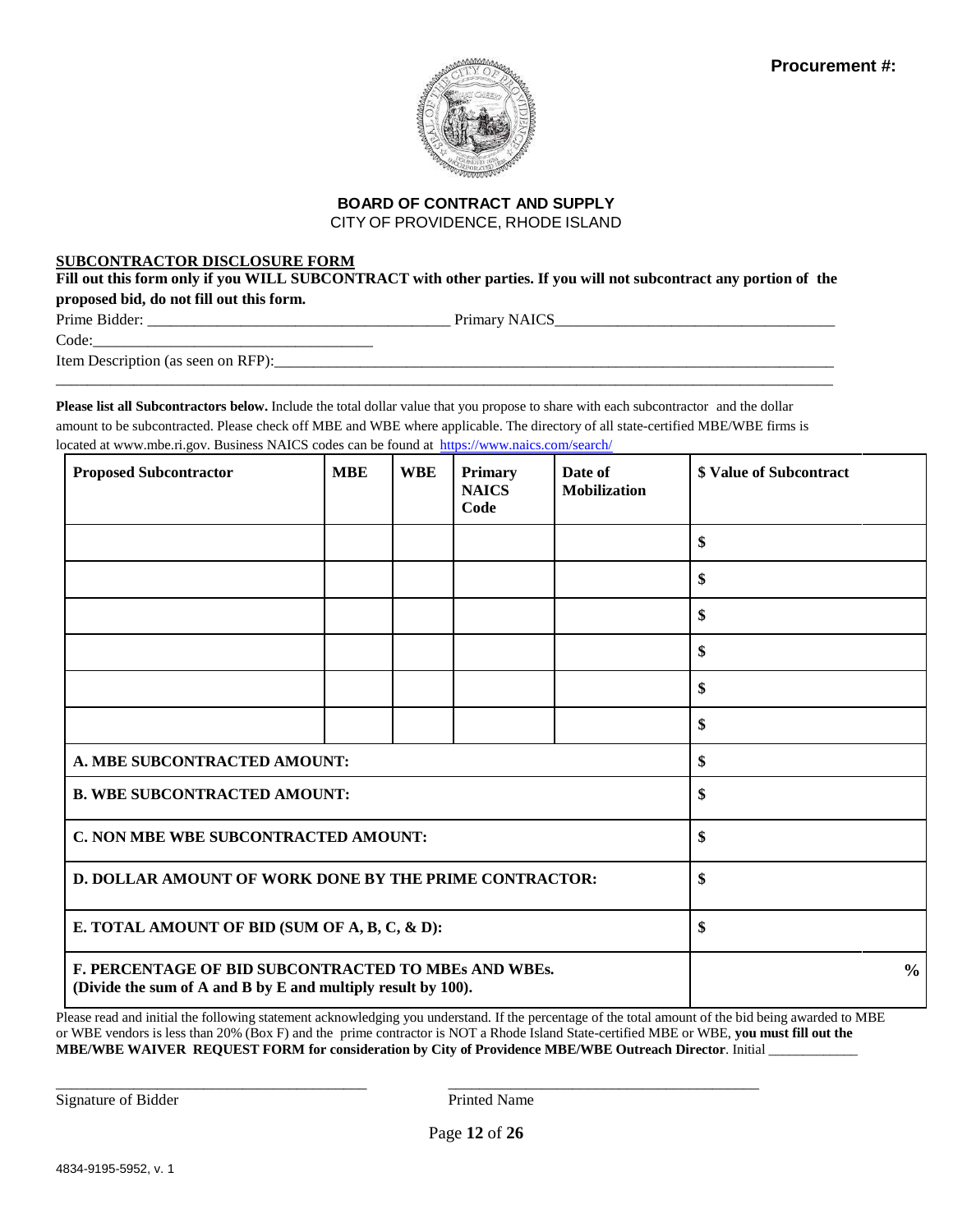

#### **MBE/WBE Waiver Request Form**

### **Fill out this form only if you are subcontracting and did not meet the 20% MBE/WBE participation goal. State-certified MBE or WBE Prime Bidders are NOT REQUIRED to fill out this form.**

Submit this form to the City of Providence MBE/WBE Outreach Director, Grace Diaz, at mbe-wbe@providenceri.gov, for review **prior to bid submission.** This waiver applies only to the current bid which you are submitting to the City of Providence and does not apply to other bids your company may submit in the future.

To receive a waiver, you must list the certified MBE and/or WBE companies you contacted, the name of the primary individual with whom you interacted, and the reason the MBE/WBE company could not participate on this project.

\_\_\_\_\_\_\_\_\_\_\_\_\_\_\_\_\_\_\_\_\_\_\_\_\_\_\_\_\_\_\_\_\_\_\_\_\_\_\_\_\_\_\_\_\_\_\_\_\_\_\_\_\_\_\_\_\_\_\_\_\_\_\_\_\_\_\_\_\_\_\_\_\_\_\_\_\_\_\_\_\_\_\_\_\_\_\_\_\_\_\_\_\_\_\_\_\_\_\_\_\_\_\_\_\_

| <b>MBE/WBE Company Name</b> | <b>Individual's Name</b> | <b>Company Trade</b> | Why did you choose not to work<br>with this company? |
|-----------------------------|--------------------------|----------------------|------------------------------------------------------|
|                             |                          |                      |                                                      |
|                             |                          |                      |                                                      |
|                             |                          |                      |                                                      |
|                             |                          |                      |                                                      |
|                             |                          |                      |                                                      |
|                             |                          |                      |                                                      |
|                             |                          |                      |                                                      |
|                             |                          |                      |                                                      |
|                             |                          |                      |                                                      |
|                             |                          |                      |                                                      |
|                             |                          |                      |                                                      |

I acknowledge the City of Providence's goal of a combined MBE/WBE participation is 20% of the total bid value. I am requesting a waiver of \_\_\_\_\_\_ % MBE/WBE (20% minus the value of **Box F** on the Subcontractor Disclosure Form). If an opportunity is identified to subcontract any task associated with the fulfillment of this contract, a good faith effort will be made to select MBE/WBE certified businesses as partners.

Signature of Prime Contractor **Prime Contractor** Printed Name Date Signed

\_\_\_\_\_\_\_\_\_\_\_\_\_\_\_\_\_\_\_\_\_\_\_\_\_\_\_\_\_\_\_\_\_ \_\_\_\_\_\_\_\_\_\_\_\_\_\_\_\_\_\_\_\_\_\_\_\_\_\_\_\_\_\_\_\_\_ \_\_\_\_\_\_\_\_\_\_\_\_\_\_\_\_\_\_\_\_

\_\_\_\_\_\_\_\_\_\_\_\_\_\_\_\_\_\_\_\_\_\_\_\_\_\_\_\_\_\_\_\_\_ \_\_\_\_\_\_\_\_\_\_\_\_\_\_\_\_\_\_\_\_\_\_\_\_\_\_\_\_\_\_\_\_\_ \_\_\_\_\_\_\_\_\_\_\_\_\_\_\_\_\_\_\_\_

MBE/WBE Outreach Director MBE/WBE Outreach Director

Signature of City of Providence Printed Name of City of Providence Date Signed

Page **13** of **26**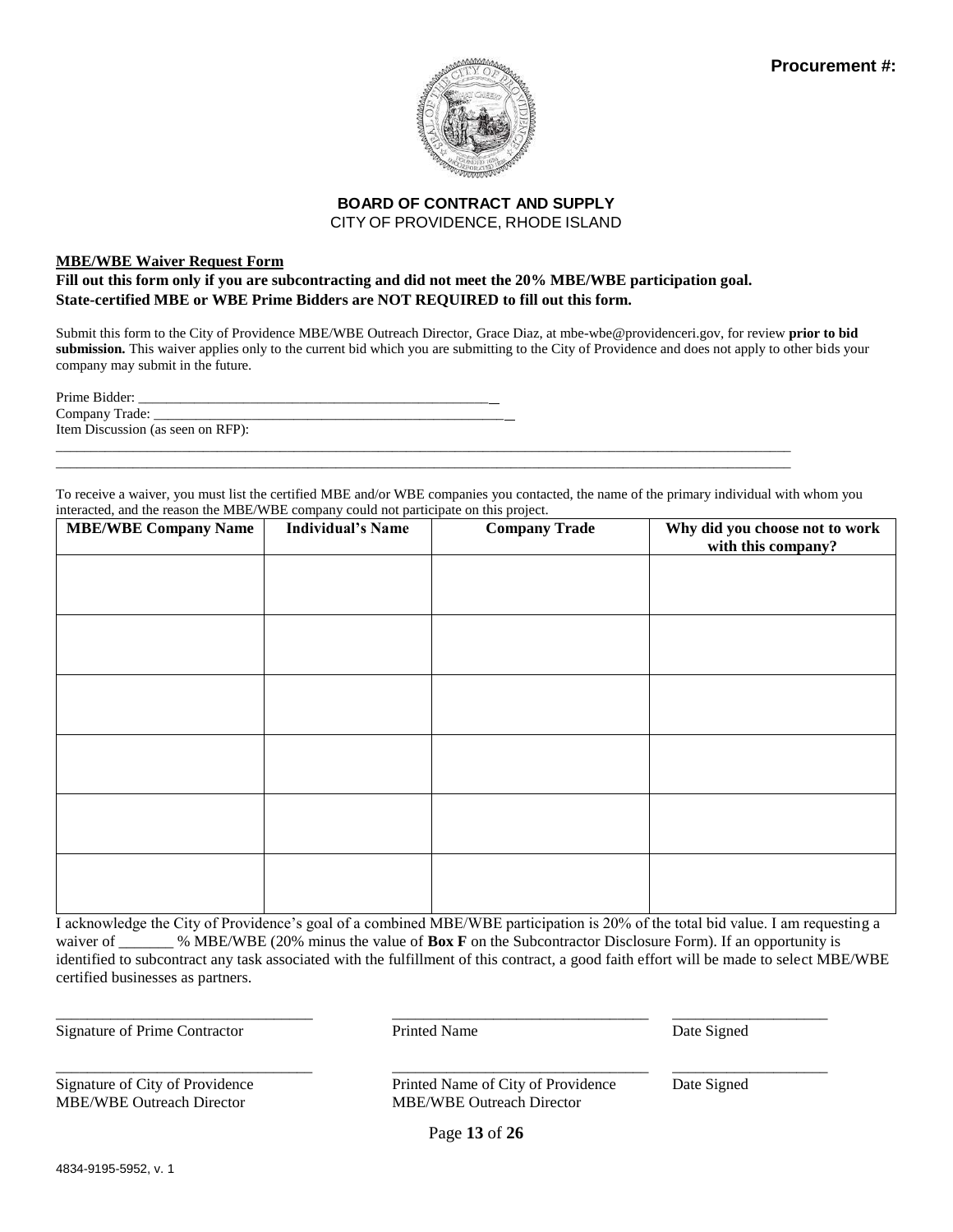

# **BID PACKAGE SPECIFICATIONS**

The City of Providence is embarking upon a significant investment in our School buildings. This investment will enable the children of Providence to learn in safe, state of the art facilities. Given this large investment in the City's future, and the importance of ensuring these projects are completed on-time, on/under budget and constructed as designed, the city would like to procure the services of an experienced **General Contractor** (GC).

### **Introduction**

The City of Providence is embarking on at least a \$300 million capital program for projects within the Providence Public School District (PPSD) within the next five years. PPSD is comprised of approximately 40 facilities and 4 million square feet. Voters approved a \$160M bond in 2018 and a \$140M bond in 2020 to help support this effort. As a result, the Nathanael Greene Middle School and Esek Hopkins Middle School will receive repairs and improvements of spaces. The City of Providence, PPSD and the Owner Project Manager (Downes) have assembled documents prepared by Studio Jade Architects. The selected GC shall work closely with Downes, RIDE, PPSD, and the City of Providence to construct and develop the spaces. Design documents are available….

### **RFP MILESTONE DATES**

| <b>Solicitation Released</b> | June 21, 2022           |
|------------------------------|-------------------------|
| Mandatory Pre-Bid Meeting    | June 29, 2022 @ 3:30 PM |
| Questions due                | July 8, 2022 @ 4:00 PM  |
| <b>Bids</b> Due              | July 18, 2022 @ 2:15 PM |

### **SCOPE OF SERVICES**

The City is requesting proposals using the scope of work outlined in the bid solicitation documents (included herein) for General Contracting services to construct, renovate and improve at the Nathanael Greene Middle School and Esek Hopkins Middle School The work shall include but not be limited to demolition/abatement, reconfiguring of existing spaces, finishes, MEP(s) and site improvements, known as the construction work or the work. The selected General Contractor must achieve substantial completion of the project by August 15, 2022.

- By performing all necessary or advisable construction work, complete the Project and assist the City of Providence, Providence Public School District, and the Owners Project Manager (Downes) and their consultants as required to obtain substantial completion of the construction work prior to August 15, 2022.
- The Proposal will be administered to enable the fast-track construction of the project.
- The basis of the proposal is the submission of the STATEMENTS OF QUALIFICATION and separate Order of Magnitude FEE PROPOSALS from the General Contractor.
- The Statements of Qualifications and Fee Proposals will be evaluated as delineated herein and the highest rated of those firms that have met the criteria as established by the prescribed process, cost and all other factors considered, may be invited to a personal interview.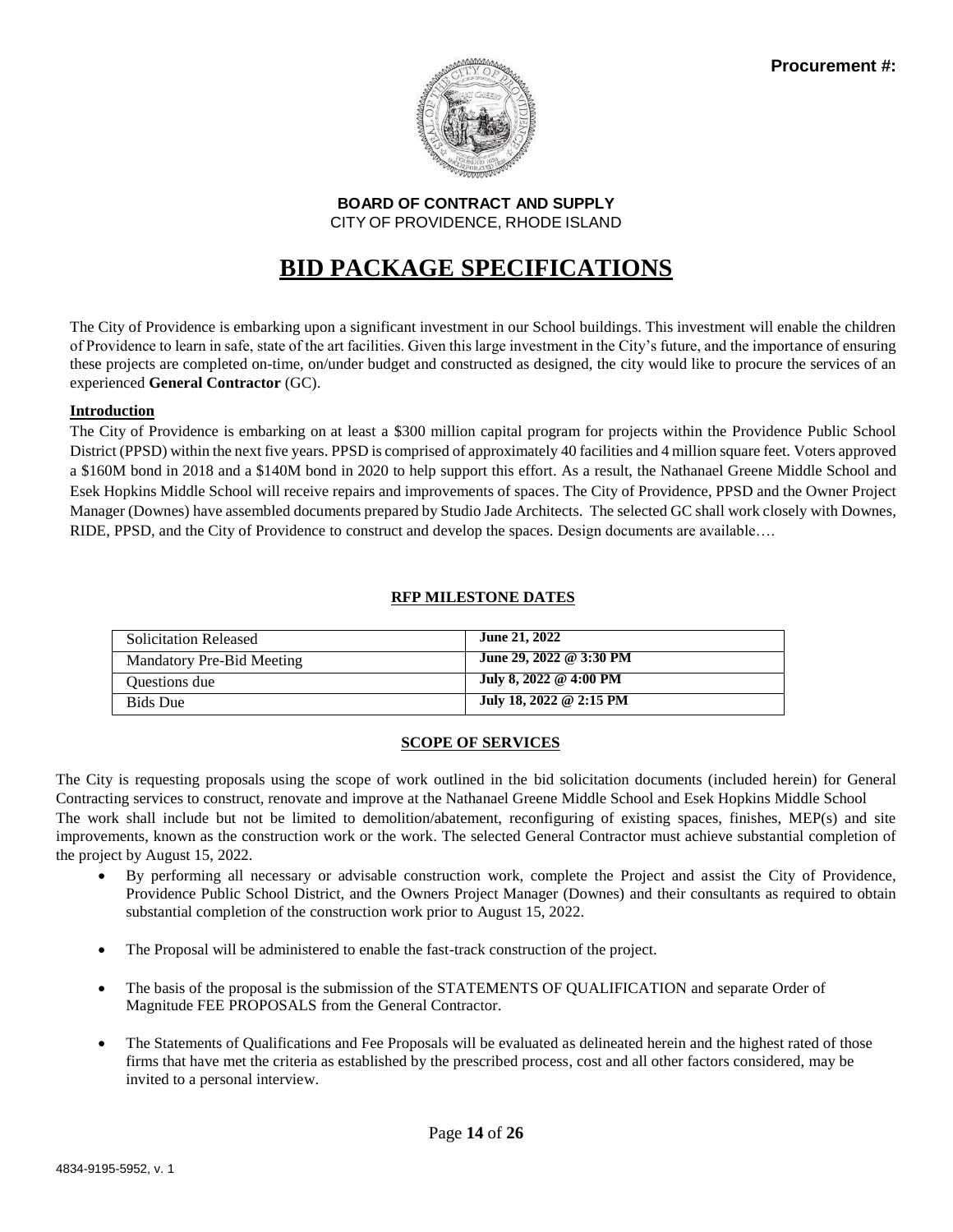

- It is critical to know that this Project will include the following criteria at the appropriate period of the process, all of which shall fully comply with all rules, regulations and laws:
	- o All work will be in accordance with the Rhode Island School Building Authority deadlines and conform with RIDE School Construction Regulations.
	- o Conformance to the Bid Documents herein referenced and accessed via the ShareFile link including the RIDE Stage II submission drawings, cost estimate, and the three additional areas of concern noted below. The construction solution shall be consistent with the materials and systems exhibited by the existing school except as noted herein, and the Exhibits referenced. Stage 2 project details can also be found on the www.npsri.net website under School Construction.
	- o Prevailing Wage Rates and all Applicable Standards shall apply.
	- o Provide the NAME OF EACH COMPANY and COMPANY STRUCTURE comprising the GC Team, including Sub-Contractors and any proposed MBE and WBE Firms, identifying the indicated role of each participant included in the RFP response. Include the identity of the Primary Contractor , which shall be responsible for guaranteeing the delivery of the PROJECT on time and within the Guaranteed Maximum Cost in accordance with the contract provisions.
	- o Provide the name, title, address, telephone and facsimile numbers, and electronic mail address of the GC Team PRINCIPAL CONTACT(S). The GC Team principal contact(s) must remain constant throughout the life of the PROJECT.
	- o Identify the team members who will undertake financial responsibility for the Project and describe any liability limitations. If the GC Team is a Joint Venture, Limited Liability Company, Corporation or partnership, describe the bonding approach that will be used and the members of such organizations who will have joint and several liabilities for the performance of the work required for the Project. If the GC Team is a limited liability company, joint venture, corporation or any form of partnership, provide complete copies of the organizational documents that allow, or would allow by the time of contract award, the Respondent to do business in the State of Rhode Island.
	- $\circ$  MBE Goal is Ten Percent (10%) and the WBE Goal is Ten Percent (10%) per State regulations and applicable law. The City encourages the engagement and hiring of local residents and businesses at the company, trade worker, vendor, and supplier levels.
	- o All Rhode Island Department of Education (RIDE) requirements related to the State funding grant and their standards for the construction of school projects.
	- o Firms, entities, joint ventures, and other business associations participating in this project shall have been incorporated or otherwise legally established as a business in the State of Rhode Island.
	- o The General Contractor will install the infrastructure, power requirements and coordinate MEP systems for the owner-furnished FF&E and technology equipment.
- Project Specific Scope of work in accordance with the construction documents prepared by Studio Jaed.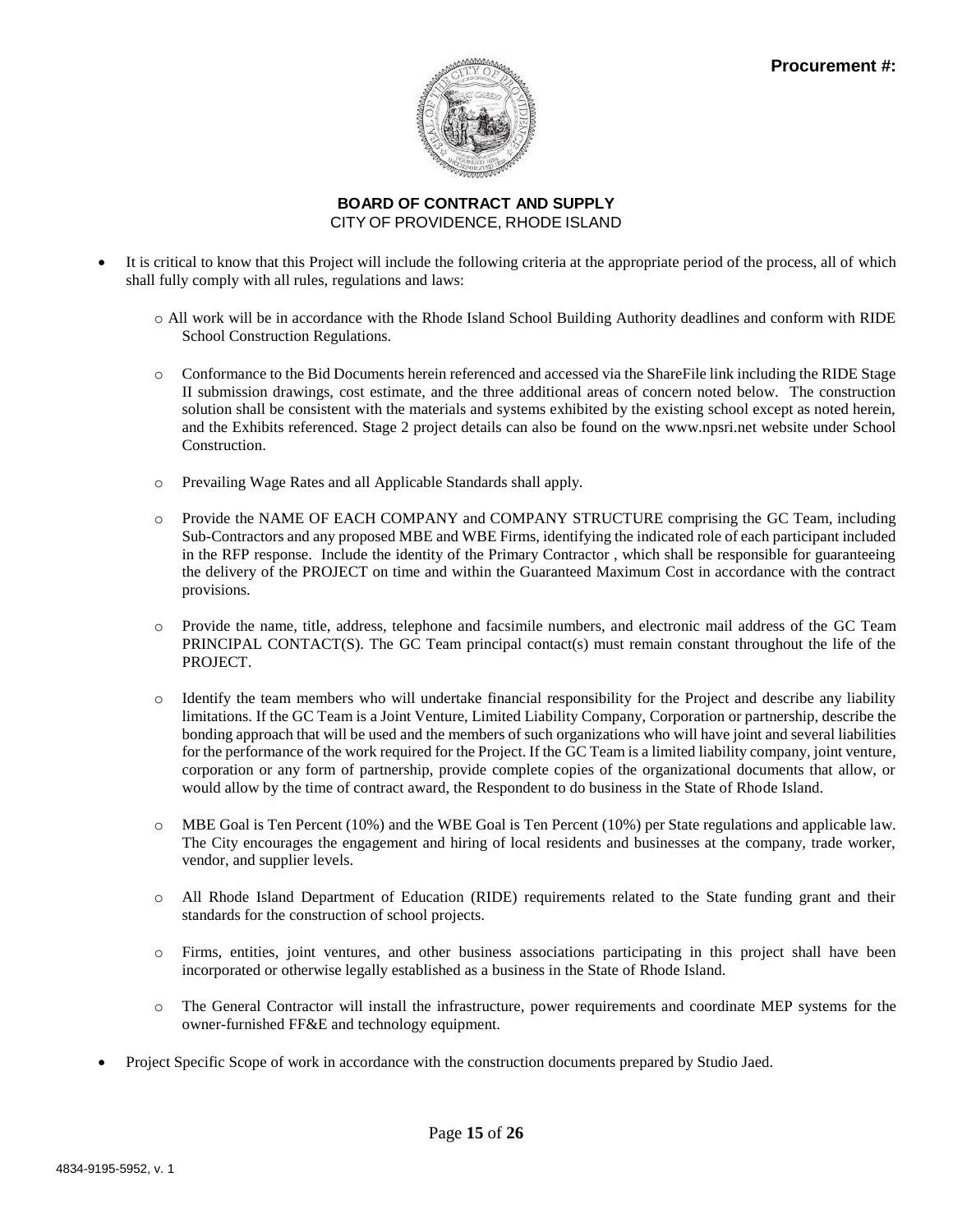

- o Nathanael Greene Middle School Provide preparation for and install renovations, improvements, repairs and new facilities for the following areas:
	- Girls Shower Room
	- Cafeteria
	- Secure Vestibule 106
	- Corridor 107
	- Secure Vestibule 100A
	- **•** Library 104
	- Maker Space 105
- o Esek Hopkins Middle School Provide preparation and install renovations/ repairs in the following areas:
	- **Exterior Masonry Repairs**
	- Window replacement Science Storage Room 303
- o Reviews with the Providence Building and Fire Departments and procurement of permits (building permit fees are waived by the City of Providence – State ADA fees are the responsibility of the GC)

### **CURRENT STATUS**

The current Nathanael Greene Middle School shall be renovated to rectify some current deficiencies in the existing building. The repairs shall provide the school with added years of serviceability. The City of Providence, PPSD and the Owner's Project Manager (Downes) have procured the services of Studio Jael Architects to prepare construction documents that will provide the proposed GC with guidance to the scope of work. Additionally, the City of Providence, PPSD and their consultant will procure the Environmental Engineer Consultant to prepare a hazardous Plan. The Hazmat plan will be issued to the GC for execution of abatement, if necessary. The overall project budget, including all soft costs (A/E, OPM, Commissioning, HazMat, etc.) and hazmat remediation, is \$2,435,128, which includes an estimated construction budget of \$450,000.

 The current Esek Hopkins Middle School shall be renovated to rectify some current deficiencies in the existing building. The repairs shall provide the school with added years of serviceability. The City of Providence, PPSD and the Owner's Project Manager (Downes) have procured the services of Studio Jael Architects to prepare construction documents that will provide the proposed GC with guidance to the scope of work. Additionally, the City of Providence, PPSD and their consultant will procure the Environmental Engineer Consultant to prepare a hazardous material remediation plan as well as a building demolition plan. The Hazmat plan will be issued to the GC for execution of abatement, if necessary.

The overall project budget, including all soft costs (A/E, OPM, Commissioning, HazMat, etc.) and hazmat remediation, is \$500,000, which includes an estimated construction budget of \$450,000.

### **FORM OF AGREEMENT**

The City of Providence, Rhode Island will award the project under a "General Contractor" contract as prescribed in AIA Document A104-2017 Entitled "Standard Abbreviated Form of Agreement Between Owner and Contractor" and as will be modified by the Owner. This contract, along with the general specifications referenced herein, will be issued by way of an addendum to his RFP.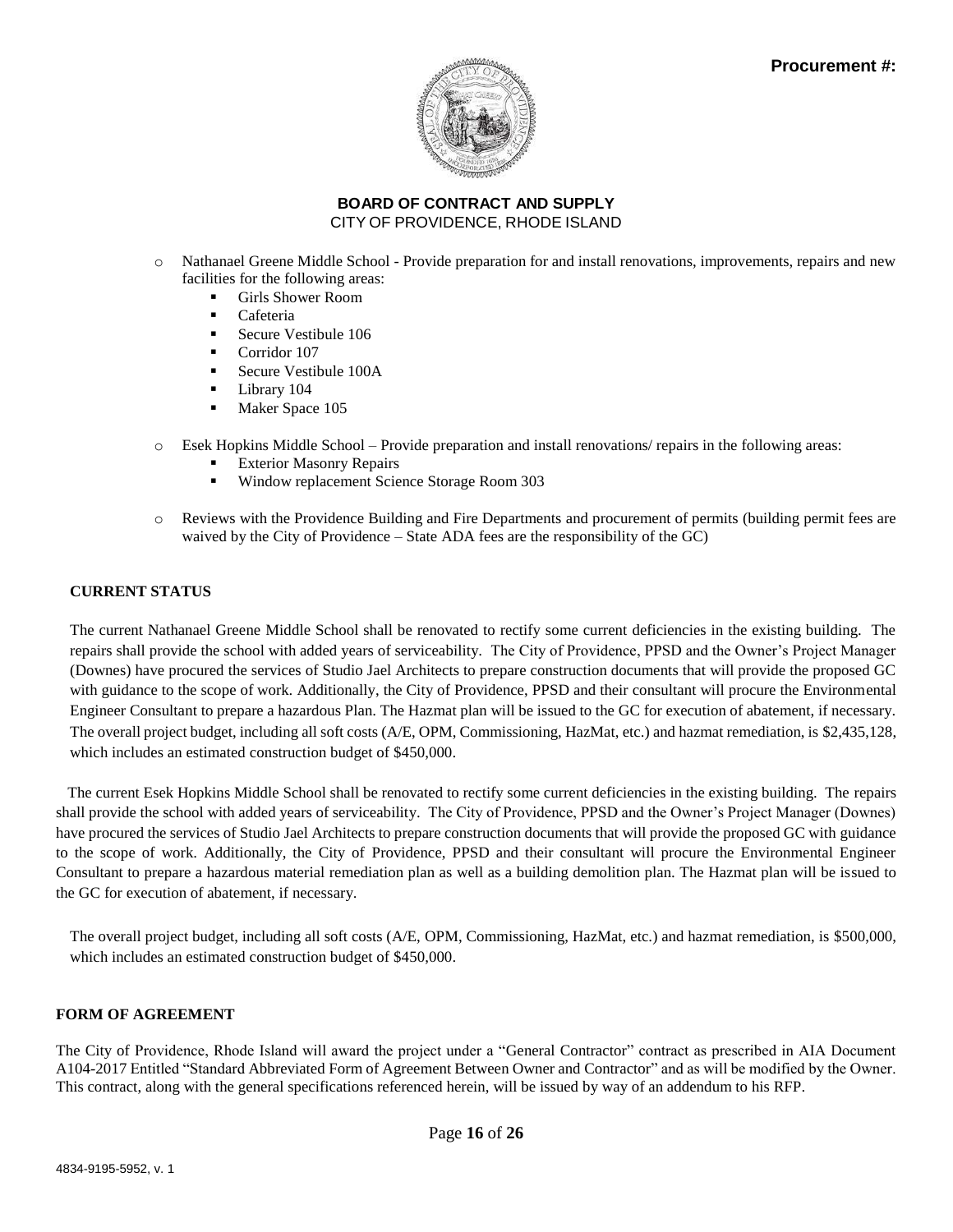

# **SUBMISSION REQUIREMENTS**

- **Letter of Transmittal***:* A Letter of Transmittal must accompany each response signed by an owner, officer, or other authorized agent of the GC Team. The Letter of Transmittal must acknowledge that the respondent has fully reviewed, understands and agrees to all provisions of this RFP, and must further state that: (i) all information submitted with the response is true, accurate, and is not misleading; (ii) no material information has been omitted; (iii) the response is provided fairly and without collusion or fraud; and (iv) the respondent will, if selected, perform the scope of work and all other services as set forth in this RFP.
- **Statement of Qualifications**
- **Fee Proposal**
- Other required information as detailed herein
- **The Proposer shall submit their completed response in HARD COPY (1 original, 5 copies) format plus a single PDF file on thumb drive.**

# **CONTENTS OF STATEMENTS OF QUALIFICATIONS**

- **General**
- Provide the *NAME OF EACH COMPANY and COMPANY STRUCTURE comprising the General Contractor's Team, including Sub-Consultants and any proposed MBE and WBE Firms,* identifying the indicated role of each participant included in the RFP response. Include the identity of the Primary GC, who shall be responsible for guaranteeing the delivery of the PROJECT on time and within the bid amount Cost in accordance with the contract provisions.
- Provide the name, title, address, telephone and facsimile numbers, and electronic mail address of the GC **PRINCIPAL CONTACT(S).** The GC Team principal contact(s) must remain constant throughout the life of the PROJECT.

 City of Providence must be informed of any changes in personnel *at any time* during the contract term. The City of Providence reserves the right to reject personnel and/or if in the event key personnel are no longer available, The City of Providence reserves the right to terminate the agreement.

Identify the team members who will undertake **financial responsibility** for the Project and describe any liability limitations. If the General Contractor is a Joint Venture, Limited Liability Company, Corporation or partnership, describe the **liability approach** that will be used and the members of such organizations who will have joint and several liabilities for the performance of the work required for the Project. If the GC Team is a limited liability company, joint venture, corporation or any form of partnership, provide complete copies of the **organizational documents** that allow, or would allow by the time of contract award, the Respondent to do business in the State of Rhode.

• Give names and detailed addresses of all affiliated and/or subsidiary companies. Indicate which companies are subsidiaries. If a situation arises in responding to this questionnaire where you are unsure whether another firm is or is not an affiliate, doubt should be resolved in favor of affiliation and the firm should be listed accordingly. An affiliate shall be considered as any business entity which is closely associated with another business entity so that one entity controls or has power to control the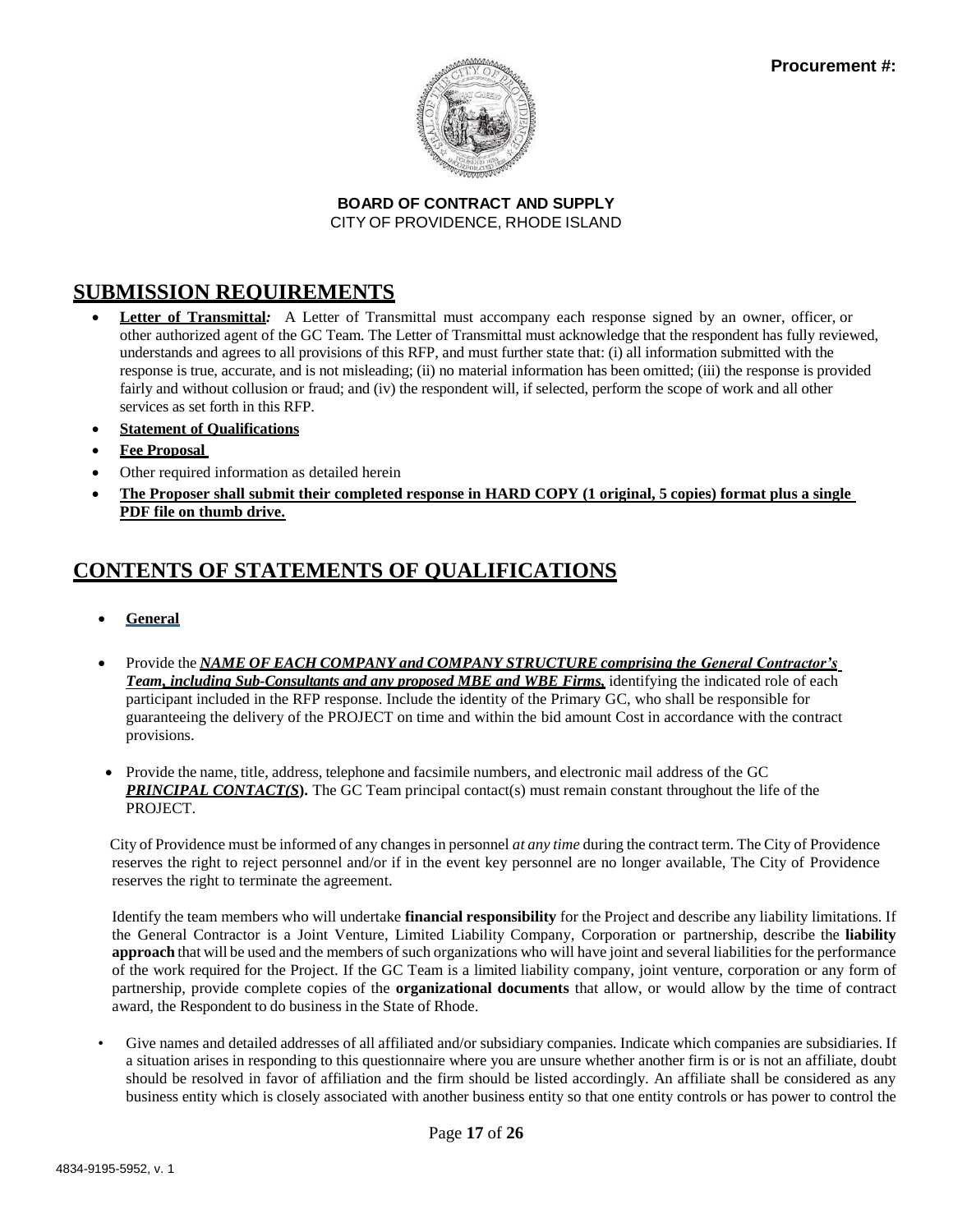

other entity either directly or indirectly; or, when a third party has the power to control or controls both; or where one business entity has been so closely allied with another business entity through an established course of dealings, including but not limited to the lending of financial wherewithal, engaging in Joint Ventures, etc. as to cause a public perception that the two firms are one entity. Firms which are owned by a holding company or a third party, but otherwise meet the above conditions and do not have interlocking directorships or joint officers serving, are not considered to be affiliates.

- If a GC Team has no affiliated and/or subsidiary companies other than the Respondent's legal business entity, the Respondent should include a statement in the submittal indicating the same.
- Provide a description of EACH GC team Member's experience and qualifications, particularly with respect to:
	- 1. Public Educational Facility Construction
	- 2. Related work with a particular focus on the ability to deliver such projects on time and on budget. Identify and describe all relevant projects with a construction value of a minimum of \$2 million completed by EACH company in the past TEN (10) YEARS which demonstrates adequate experience in General Contractor's projects and in public school construction, including project safety on school construction projects, similar in scope and/or complexity to the PROJECTS defined herein.
- Respondent should provide relevant and verifiable evidence of good performance or lessons learned from previous experience and give convincing ways in which lessons learned or past good performance will be used for the benefit of the PROJECT defined herein.
- With respect to EACH project identified, include the following information: project name and contract number; owner's name, address, principal contact, andcurrent phone and e-mail addresses; dates of construction; project description; description of work and percentage actually performed by each company; and the initial bid price and final contract price (including the number and value of contract modifications and claims) and an explanation regarding the causes (whether upward or downward) of contract value adjustments.
- Provide an *organizational chart* identifying companies responsible for major functions to be performed in designing and constructing the PROJECT. The chart should show the functional structure of the organization and identify key personnel by name and affiliation. The chart must identify the critical support elements of overall project management of the General Contractor participating as part of the Team, project administration, construction management, construction quality control and construction quality assurance, subcontractor administration, and construction administration.

Identify the Key Firms you would be anticipating as part of your overall GC Team as follows: Building & Fire Code

Construction Team Building Commissioning (by Owner)

Additionally, provide separate *resumes for all key management staff of the General Contractor, including the Principal in Charge, Project Executive, Project Manager, Superintendent* and all other key individuals.

In addition, include the **approximate percentage** of each employee's time to be expended on this project.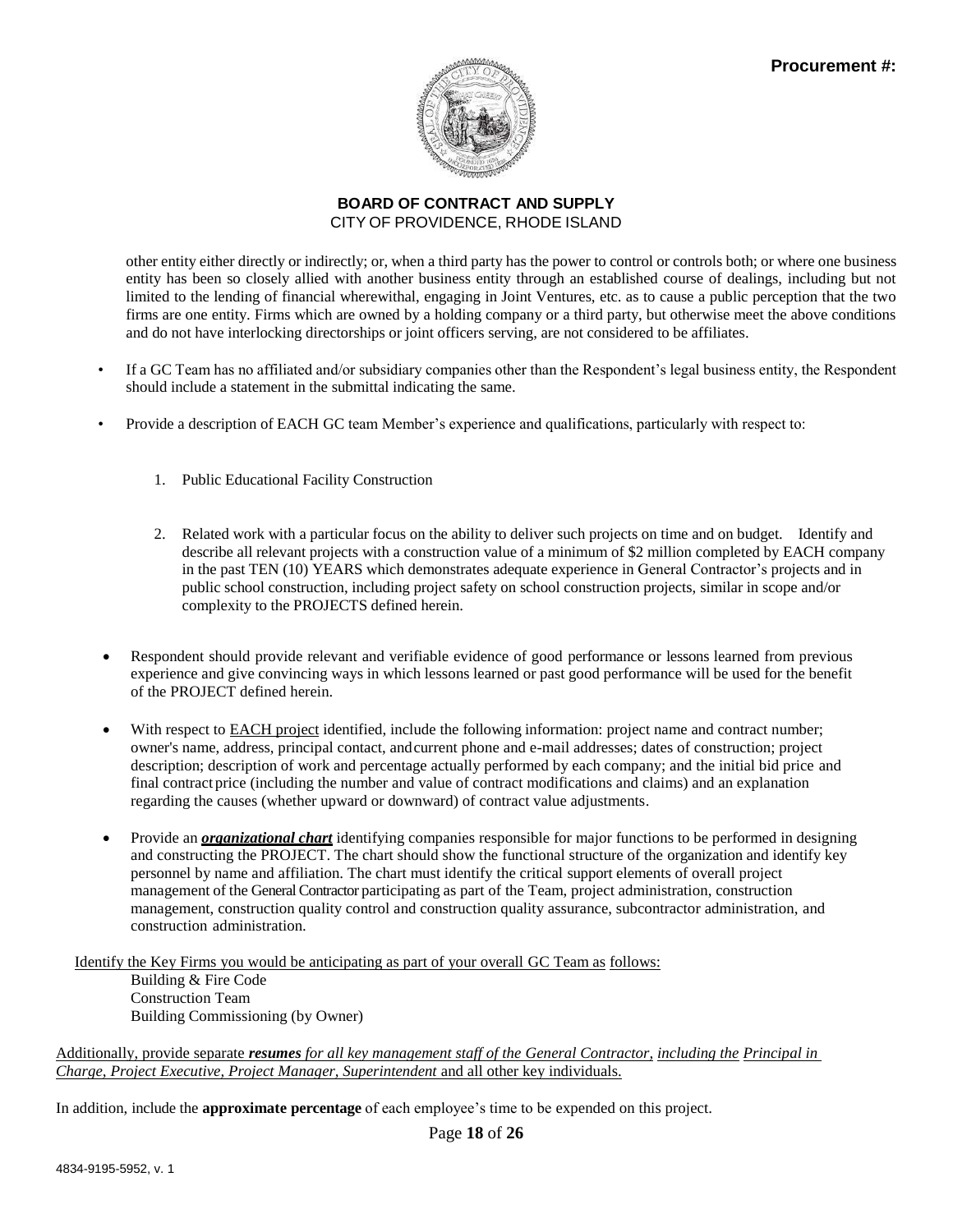

Key management resumes will indicate where roles, if any, may overlap and will include the proposed role and experience in the area of responsibility, history of employment, experience in construction or maintenance of similar projects, and other relevant background information.

*THREE (3) references shall be provided for the Project Principal, Project Executive, Project Manager, and Superintendent.*

### *At least ONE (1) reference shall be provided for all other key personnel*.

References shall be previous owners or clients with whom the key personnel have worked within the past FIVE (5) YEARS and should include the name, position, company or agency, current phone and fax numbers and e-mail addresses for each reference.

Discuss the *current construction backlog* of EACH team Member and the capacity to perform the scope of work and perform the Project to achieve substantial completion by August 15, 2022.

Provide Key Primary and Subcontractors you would be considering as part of your overall Construction Team based on the disciplines defined above in the construction category.

Additionally Include Scheduling resources and the ability to deliver Fast Track Construction with the resources available to the team.

# **OTHER REQUIRED INFORMATION**

**Resources & Financials.** The GC shall possess sufficient resources, staff and operational personnel necessary to provide all of the services associated with completion of the Project. The respondent shall provide a detailed summary of its financial strength and the availability of resources to support permitting, construction, and all other obligations of the GC in completion of the Project, including a discussion of accessibility of resources. The respondent shall provide independently audited financial statements for itself and any and all of its subsidiaries and affiliates prepared in accordance with generally accepted accounting principles, including, at a minimum, income statements, balance sheets and statements of cash flow for at least the last three (3) fiscal years. Neither the GC, nor any predecessor entity, nor any of its subsidiaries, affiliates or principals shall have been subject to any voluntary or involuntary bankruptcy or other insolvency proceedings in the last five (5) years.

**Logistics Plan.** The respondent shall prepare a detailed Logistics Plan describing how the construction of the Nathnael Greene and Esek Hopkins Schools will be performed without impacting the surrounding neighborhood. The Logistics Plan should address traffic impacts, accessibility, security of the site etc.

**Narrative.** The respondent shall provide a detailed and organized narrative explanation summarizing its understanding of the Project, including each of the following items: the scope of this Project; the City's objectives and requirements; and the key issues, constraints, challenges and opportunities.

**Limitations.** The GC's ability to undertake or perform the obligations required by the Project shall not be limited in any way by any pending, threatened or current litigation, merger or acquisitions, corporate restructuring or financial oversight which could materially affect the GC's resources, staff and/or personnel or otherwise limit the GC's ability to construct the facility.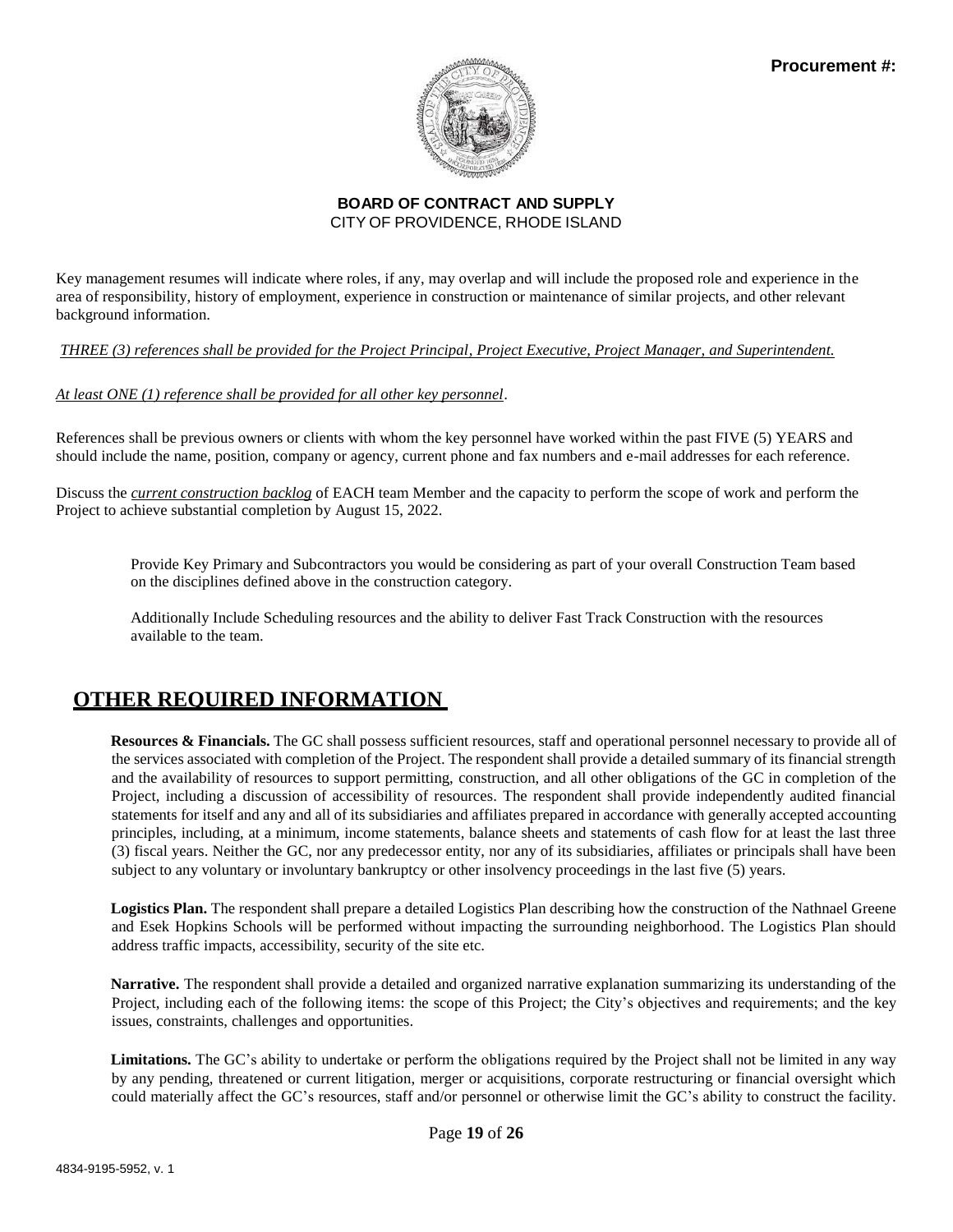

The respondent shall provide a statement itemizing any liabilities, financial commitments, contractual commitments, guarantees, and other limitations that will or may affect its ability to meet its obligations to the City in connection with the Project.

**Permitting and Approvals.** The proposers shall provide a permitting plan identifying all federal, state and local permits and other approvals needed for completion of the Project, including time required for obtaining such approvals, key issues to be addressed, and the approach that will be taken to satisfy all such requirements. The GC will be responsible for preparing applications and obtaining all necessary and advisable permits, approvals and authorizations to complete the Project. Permit fees shall be waived by the City of Providence, however the cost of the State ADA fees shall be borne by the GC. The GC will obtain all of the same in a timely manner in accordance with the Project schedule.

**Safety Record.** Respondents shall discuss their overall safety program including any violations cited by governmental safety agencies or Occupational Safety and Health Administration (OSHA), recognized safety awards, and the respondent's lost-time accident record compared with industry standards, all within the past three (3) years.

**Reference Projects.** The respondent shall provide a list and description of all school facilities for which it has provided construction services within the last ten (10) years similar to any of those to be provided in connection with the Project. The respondent shall provide a description of each such project, including:

- a.) a description of the respondent's specific involvement and duties performed;
- b.) relevance of the project to the Scope of Work called for by the Project;
- c.) description of facilities constructed, including concept, size and capacity;
- d.) history of construction, including number of months for construction and commissioning;
- e.) contract value and cost of constructing each facility;
- f.) summary of significant accomplishments; and
- g.) names and contact information of key personnel at each facility.

**Additional Information.** The Bid shall contain all information which may be of importance to the Board of Contract and Supply in selecting a contractor, including all information specifically requested by this RFP and any information not specifically requested by this RFP, including favorable and unfavorable information which may have a reasonable bearing on the Board of Contract and Supply's selection. Without limiting the generality of this paragraph, as the same relates to the GC entity, any subsidiaries and affiliates, any subcontractor, any key management staff of the GC Team, the Principal in Charge, , Project Executive, Project Manager, Superintendent and/or any other key individual, the respondent will submit any and all information relating to criminal conviction, debarment from entering into contracts, regulatory violations, bankruptcies and other forms of insolvency, and contract disputes. Provide any additional qualifications and other information that could further assist the Board of Contract and Supply in evaluating qualifications, including any additional information related to construction similar to that required in connection with the Project.

# **Proposal Evaluations**

In addition to cost, proposals shall be evaluated on the following criteria and point system:

• Demonstrated experience in the type of work required.

Page **20** of **26**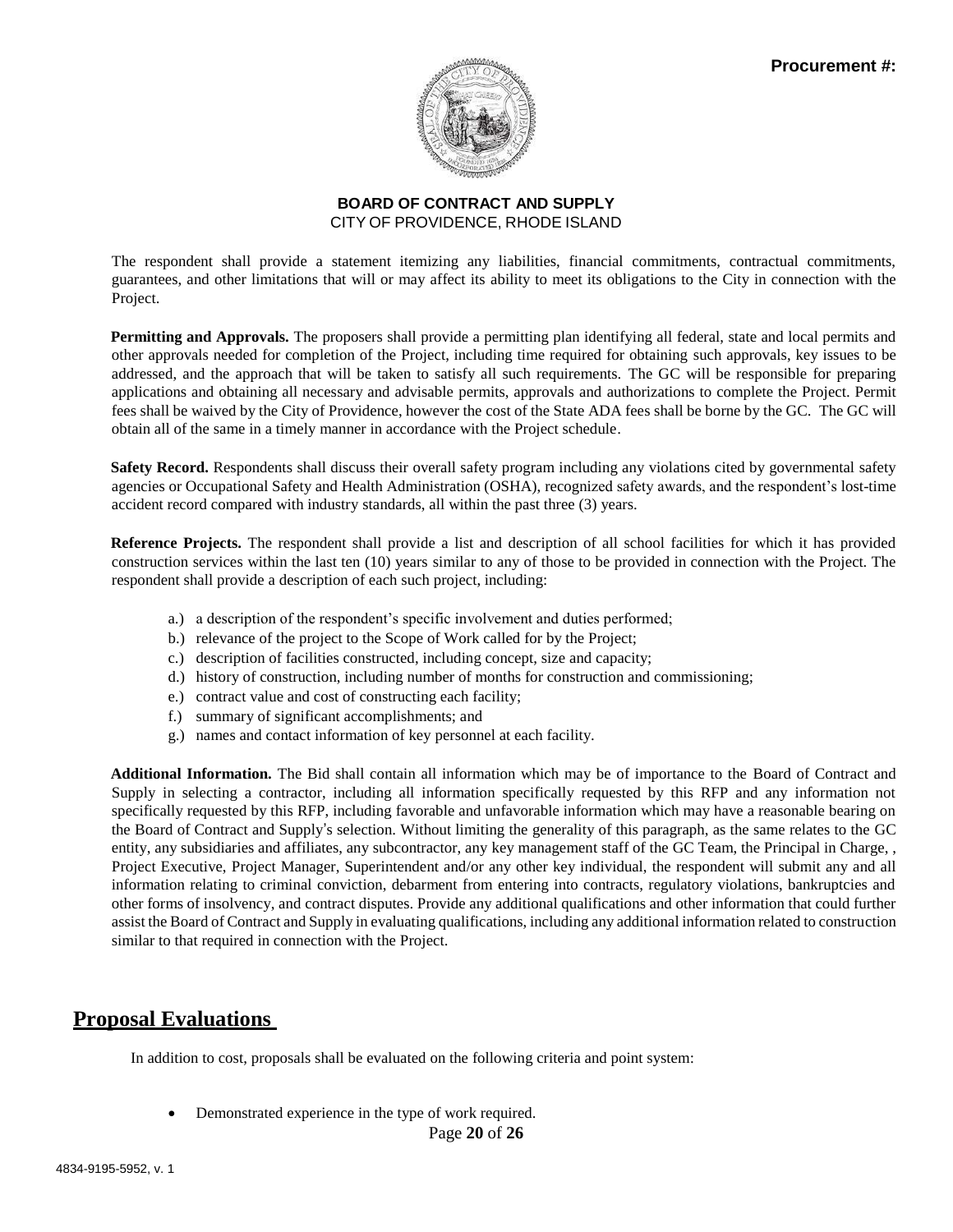

- Professional background, experience, and expertise of the principals and staff of the Bidder. Record of Bidder in accomplishing work on other similar projects in required timeframe.
- Quality of work performed previously by the Bidder for the Providence Public School Department, if any.
- Recent experience showing accuracy of cost estimates.
- References provided by the Bidder will be reviewed and evaluated.
- Possible Personal Interview. If required, in a presentation interview, the proposed Bidder will provide specific plans for completion of the project. Information and results from existing projects may be used to illustrate the proposed plan.
- High degree of qualifications and experience on similar projects.
- Thorough knowledge of applicable Rhode Island construction laws, RIDE building regulations, City of Providence local codes and all other pertinent laws, codes and regulations related to successful completion of the project.
- Experience with school building projects that include site development, occupied school renovations, and suitable school projects that may relate to this project.
- Successful track record of working with architects, contractors, subcontractors, consultants, school officials, municipal officials, state officials, and committee members on behalf of the Owner in providing relevant information and facilitating decisions and actions of the various participants with the goal of advancing the progress of the Project on a timely basis.
- Ability to commit the resources necessary to complete the services outlined in this RFP and the ability to sustain that commitment for the entire duration of the project.
- (a) Primary Firm Workload and Size (Maximum 20 points)
- (b) Primary Qualifications (Maximum 20 points)
- (c) Other Considerations (Maximum 10 points)
- (d) Overall Team Experience (Maximum 20 points)
- (e) Bid price (Maximum 30 points)

ADDITIONAL FACTORS FOR AWARD: The City, PPSD and Downes (OPM) will evaluate each written Proposal, determine whether interviews are necessary, then based on the content of the written proposal and interviews, select the vendor best qualified for selection and which is most advantageous to the City and PPSD, cost and all other factors considered.

**Authority Granted.** By submission of its Bid, the respondent authorizes the City and any of its subdivisions and its/their respective employees and agents to contact all references and other persons mentioned in the Bid and to visit and inspect any project or site mentioned in the Bid, which includes contacting any person who is or was associated with any such project or site, all for purposes of evaluating the respondent's performance and validating the information provided in the Bid. By submission of its Bid, the respondent represents and warrants that it has the fully authority to so authorize the City.

The City may reject any and/or all proposals and reserves the right to waive any informalities relating to the bids if it is in the public interest to do so.

Any award is subject to entering into a contract acceptable to the City and its legal counsel.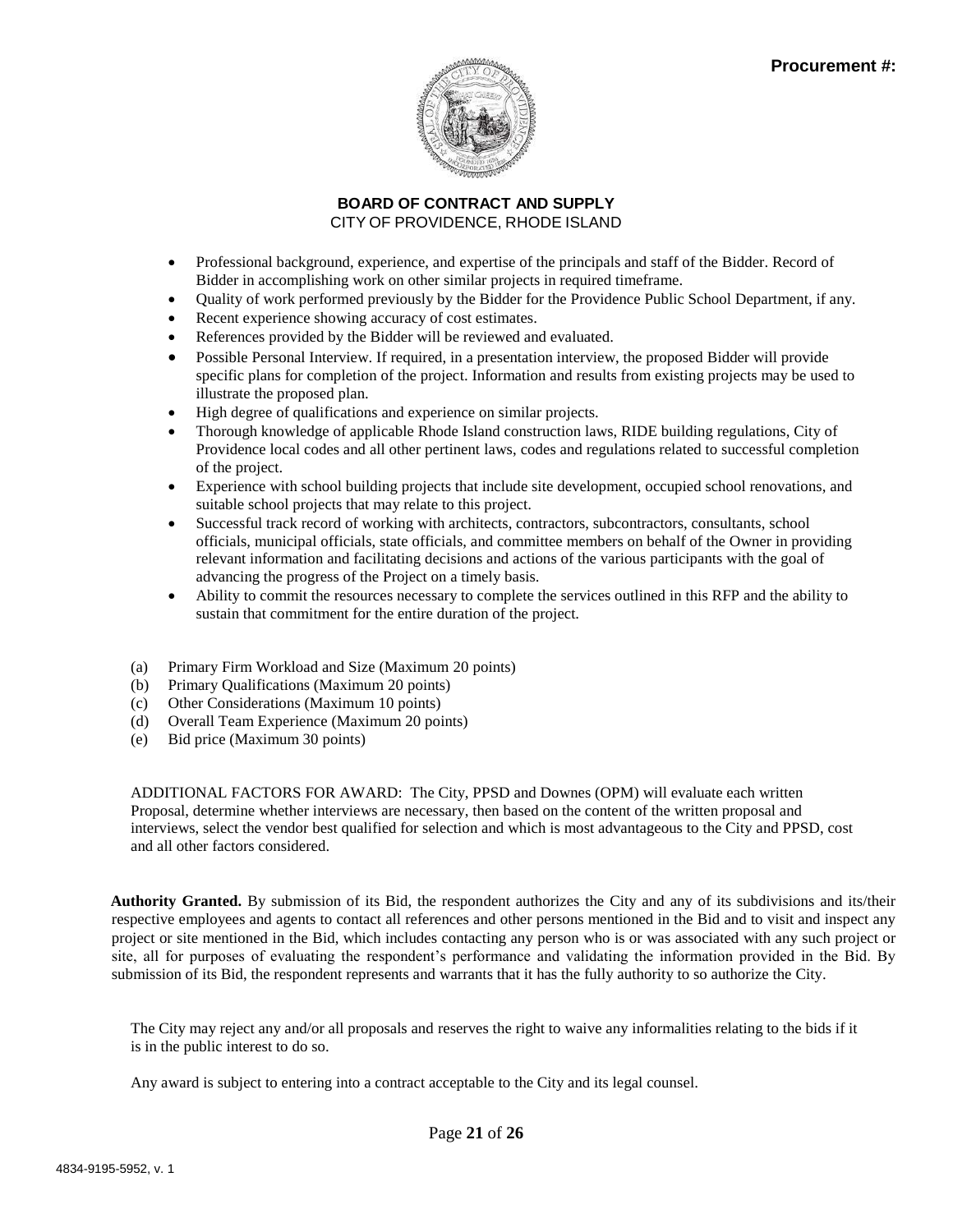

### **ADDITIONAL REQUIREMENTS, TERMS, AND CONDITIONS**

### *Insurance:*

**Commercial General Liability Insurance:** covering bodily injury and property damage in a form and with coverage that are satisfactory to the City, including personal and advertising injury liability, MPA #575, Revised 7/5/16 Page 3 of 4 independent contractors, products completed operations, contractual liability and broad form property damage coverage. Coverage shall be written on an occurrence basis. A combined single limit of \$1,000,000.00 per occurrence and aggregate is required.

**Errors and Omissions Insurance:** covering any damages caused by an error, omission or any negligent acts of contractor, its subcontractors, agents, officers or employees under this Contract. Combined single limit per occurrence shall not be less than \$1,000,000.00. Annual aggregate limit shall not be less than \$1,000,000.00.

**Auto Liability Insurance:** covering all owned, non-owned, or hired vehicles. A combined single limit per occurrence of \$1,000,000.00 will be obtained.

**Workers Compensation and Employers Liability:** in compliance with the compensation laws of the State of Rhode Island. Coverage shall include Employers Liability Insurance with minimum limits of \$100,000.00 each accident, \$500,000.00 disease or policy limit, \$100,000.00 each employee.

**Please note:** A certificate of Insurance listing the City of Providence as an "Additional Insured" on a primary, but not contributing basis is required. This will need to be provided prior to work commencing for the City. The full policy binder may also need to be provided if requested by the City, its Law Department or the Department of Public Property.

### *Other:*

**Statement of Litigation.** Please confirm whether or not your firm is involved in any threatened, pending or current litigation or other proceedings which may impact your ability to meet the City's requirements under this RFP.

**References.** Please provide us within your response a minimum of three (3) professional, municipal references related to major, school related Construction Projects.

**Qualifications & Disclosures.** Respondent and each member of the GC Team shall complete the Respondent Qualifications & Disclosures form attached hereto as Exhibit \_C\_ and shall provide the same, fully executed and notarized, with Respondent's submission.

**Location of Staff.** The selected vendor will perform a majority of the work in the City of Providence, Rhode Island. The selected vendor must have a physical office within 50 miles of Providence and manage the program from that location during the entire period of performance. Furthermore, the selected vendor will meet weekly at a designated time with applicable City & School officials to provide an in-progress review (IPR) of the program's execution. The City will arrange for meeting space within its facilities for all required meetings. The Proposers must provide a summary of how it will meet the requirements set forth in this Location of Staff paragraph.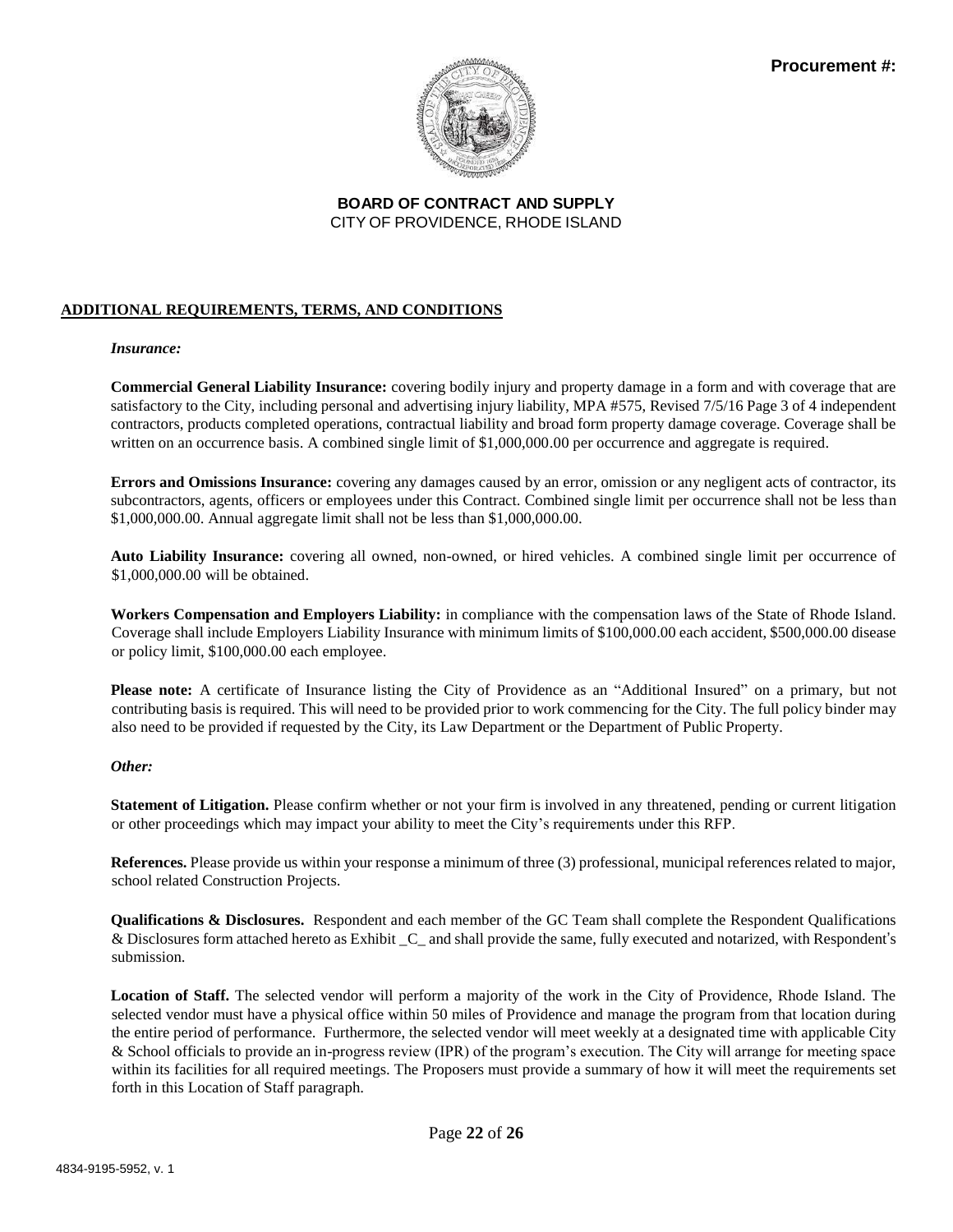

**Termination/Violation.** The GC shall not have been terminated for cause on any contract for construction unless the City determines, in its sole discretion, that the reason for termination is not material to obligations under this RFP. The GC shall not be in violation of any Consent Order, Consent Decree or other judgement arising out of its construction of any facility or system.

**Warranties.** The GC will be required to deliver to the City certain warranties to the City in connection with the Project, which warranties will be expressly set forth in the contract to be appended hereto by way of addendum to this RFP and shall be in addition to (and are not exclusive of) any applicable implied warranties.

**Labor Relations.** The GC will be responsible for handling all labor relations for the Project, including any issues arising during the Project, in compliance with applicable laws.

**Bond/Surety.** As of the effective date of the contract and throughout the term thereof, the GC shall furnish to the City, with the City as beneficiary, a bond for the faithful performance of the GC's obligations under the contract, as well as a payment bond, effective for the full duration of the performance period of the contract. Each such bond shall be in an amount equal to 100% of the awarded contract price, securing the performance of all contract services, in a form acceptable to the City. Such bondsshall be issued by a surety company or companies rated 'A' or better per current A.M. Best Company ratings and properly registered and licensed to conduct business in the State of Rhode Island. The City reserves the right to approve, prior to issuance, the form and substance of all bonds required in connection with the Project.

**Guaranty.** The City may require all or some, at its discretion, of the principals of the GC to execute a Guaranty Agreement pursuant to which such principals will irrevocably, absolutely and unconditionally guarantee all of the GC's obligations under the contract, which Guaranty Agreement shall be appended to the contract and issued along therewith as an addendum to this RFP. For all such principals, independently audited financial statements prepared in accordance with generally accepted accounting principles will be required and satisfaction with such principals' financial strength will be determined by the City in its sole discretion. The liability of all guarantors shall be joint and several.

**Additional Terms and Conditions.** The City reserves, holds without limitation, and may exercise, at its sole discretion, the following rights and conditions with regard to this RFP. By responding to this RFP, the respondent acknowledges, consents and agrees to the following terms and conditions:

1. This document is not, nor is it intended as, an offering for the award of a contract or for participation in any future solicitation. The contents of and information provided in this RFP is meant to provide general information to interested parties and to request proposals from responders interested in the Project described herein. This document is not intended as a formal offering for the award of a contract. The City may or may not enter into negotiations with the respondents or a party that has not submitted a response to this RFP. **THE TERMS AND PROVISIONS SET FORTH IN THIS RFP DO NOT CONSTITUTE ANY CONTRACT OR OFFER OF CONTRACT BETWEEN THE CITY AND ANY OTHER PARTY. THE CITY ACCEPTS NO LIABILITY WHATSOEVER FOR ANY MATERIAL OR INFORMATION SUBMITTED BY RESPONDENTS BEING DISCLOSED OR BECOMING PUBLIC INFORMATION, WHETHER INADVERTENTLY OR OTHERWISE.**

2. The City reserves the right, at its sole discretion, to withdraw this RFP; to choose to discuss various approaches with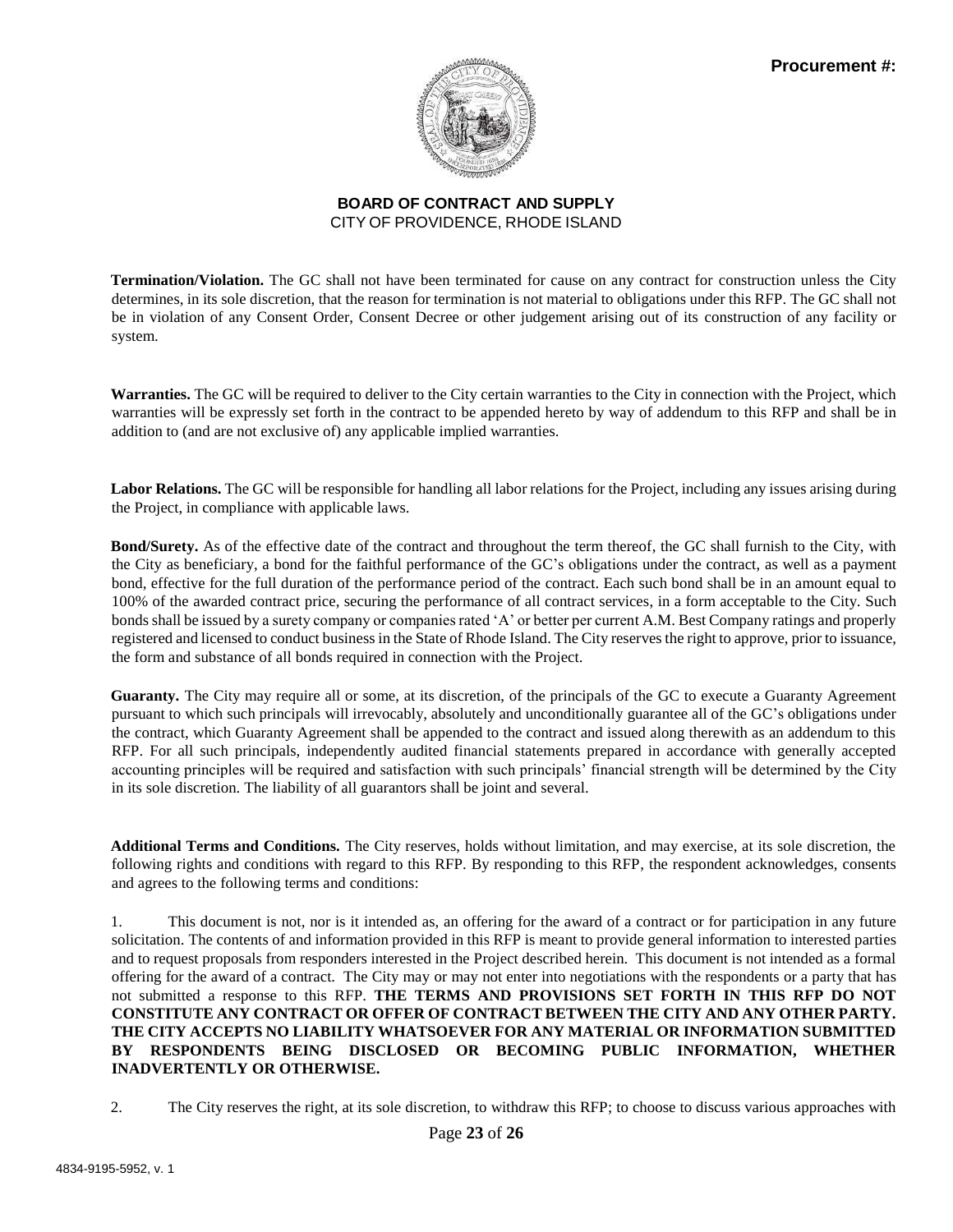

one or more parties; to use the ideas submitted in any manner deemed to be in the best interests of the City, including, but not limited to, soliciting competitive submissions relating to such ideas; and/or to undertake the prescribed Work in a manner other than that which is set forth in this RFP.

3. The City reserves the right, at any time, to change any components, concepts, or approaches of this RFP and to modify or terminate this RFP at any point if it determines any such action is in its best interest.

4. The City reserves the right to approve all subcontractors engaged by the GC. The City further reserves the right to withdraw approval of subcontractors at any time during the course of the Project if the City determines it is in its best interest to do so.

5. All costs associated with responding to this RFP and any subsequent procurement are the sole responsibility of the respondents, and the City shall not reimburse respondents for any such costs.

6. The receipt of submissions during this RFP process will not obligate the City to enter into any contract at any time with any party.

7. The City may reject non-compliant submissions without evaluation but also has the right, in its sole discretion, to waive any noncompliance.

8. The City may conduct broad investigations with respect to the qualifications of respondents.

9. The City may conduct discussions, at any time, with one or more respondents, request additional information, receive questions from respondents, and provide answers as it deems appropriate.

10. They City may modify the schedule set forth herein in the City's sole discretion.

11. The City reserves the right to revise this RFP by issuing addenda to this RFP at any time before the deadline for submissions.

12. No contract awarded by the City shall be binding nor valid until fully executed by the parties and subject to any require legislative or other approval(s).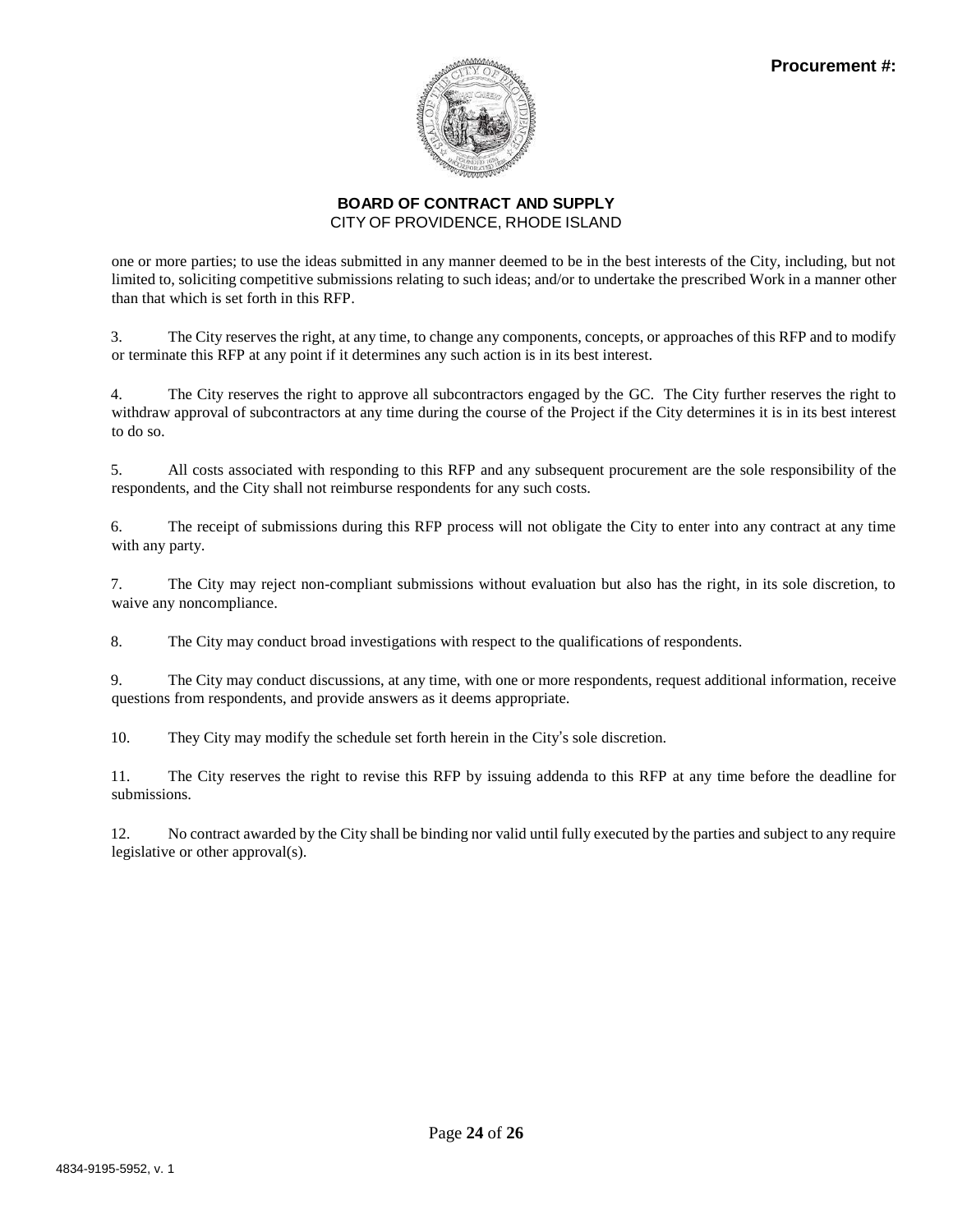

#### **Submission Details**

**Please Note:** Late proposals will not be accepted. Also, a W-9 Federal Tax Form and Certificate of Insurance will be requested from the awarded vendor.

### **PRICING**

### **Vendors are requested to provide pricing in the following format:**

- 1. Provide *a lump-sum fixed fee* for the work described above
- *2.* To aid with analysis of proposals, provide hourly breakdown of the above lump-sum fixed fee for all personnel roles associated with the project (including primary and secondary). \*\*\**Hourly rates may only increase by the inflation rate associated with Core CPI (Consumer Price Index), which is calculated and published by the United States Bureau of Labor Statistics.*

| <b>Personnel</b> | <b>Hourly Rate</b> | <b>Number of Hours</b> |  |  |
|------------------|--------------------|------------------------|--|--|
|                  |                    |                        |  |  |
|                  |                    |                        |  |  |
|                  |                    |                        |  |  |
|                  |                    |                        |  |  |
|                  |                    |                        |  |  |
|                  |                    |                        |  |  |

# *3. Supplemental Pricing Information*

**\*\*Rates for services performed outside the scope of the aforementioned Project. Include any consultants in** 

**the section below \*\***

| <b>Title</b> | <b>Hourly Rate</b> | <b>Daily Rate</b> | <b>Weekly Rate</b> | <b>Yearly Rate</b> | <b>Overtime Rate   Hour</b> |
|--------------|--------------------|-------------------|--------------------|--------------------|-----------------------------|
|              |                    |                   |                    |                    |                             |
|              |                    |                   |                    |                    |                             |
|              |                    |                   |                    |                    |                             |
|              |                    |                   |                    |                    |                             |